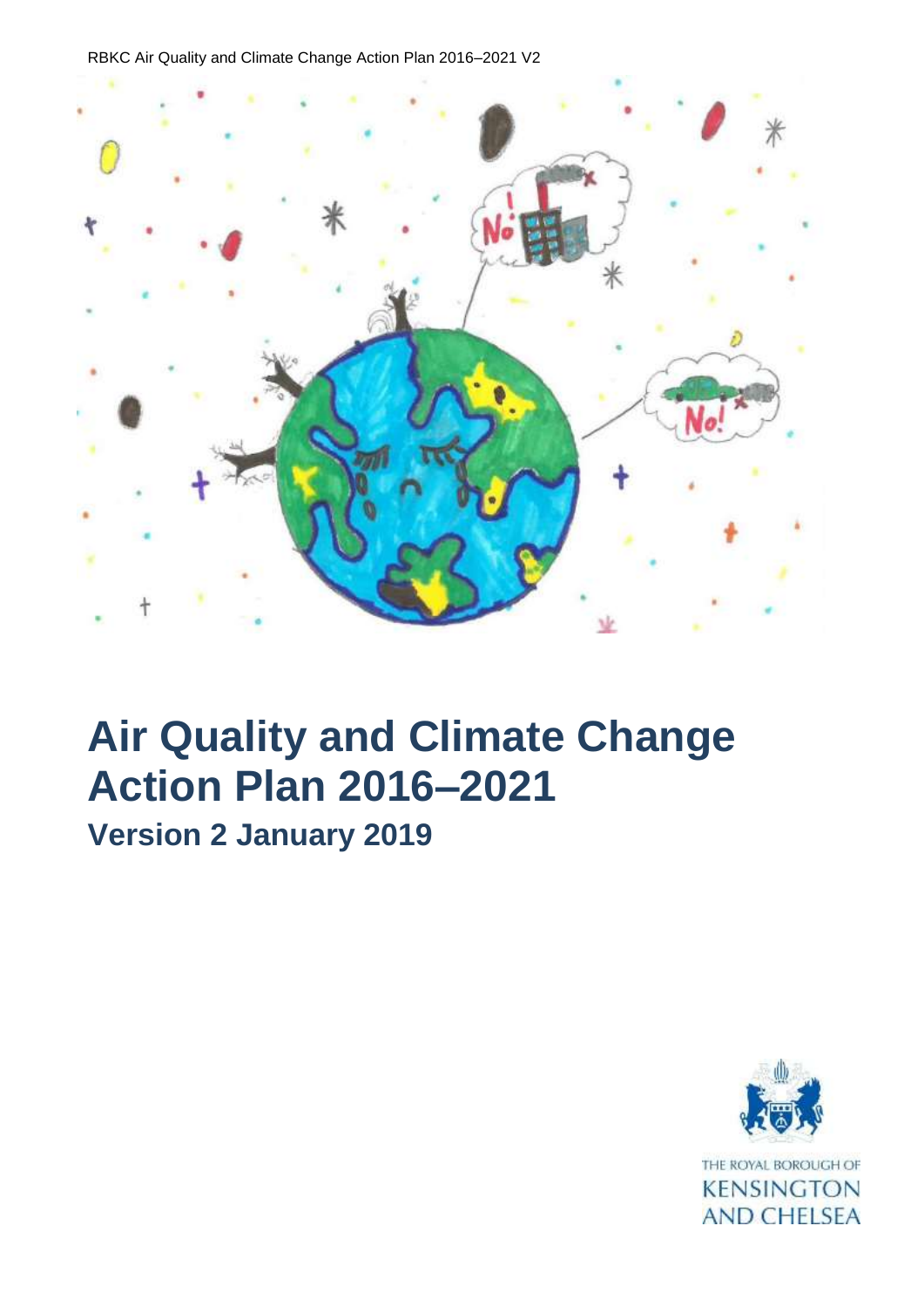The artwork on the front cover is by Ruping from Holy Trinity School.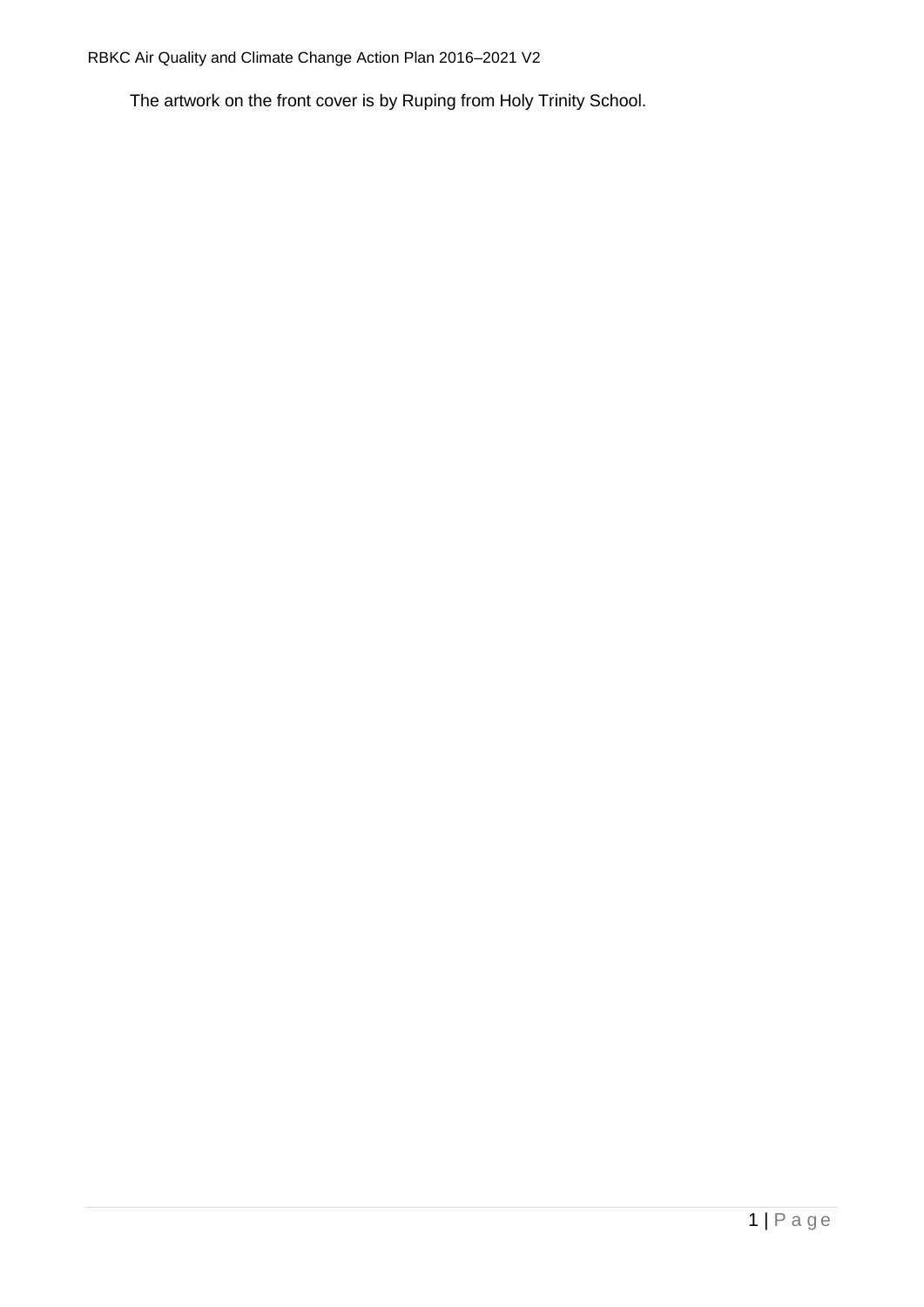#### **FOREWORD**

Air pollution and climate change remain two of the greatest challenges of the twenty-first century which have a significant impact on our health and well-being and our environment. The effects can already be seen around the world today and in London from reduced life expectancy and heart and lung diseases caused by air pollution to extreme weather events like heatwaves, draughts and flooding due to global warming.

The local environment affects all the people who live, work or visit Kensington and Chelsea and the Council's vision is to have a healthier, cleaner and greener borough.

As a Local Authority, we have a responsibility to our residents, our planet and future generations to take action. The main sources of air pollution and the greenhouse gases which cause climate change are common emissions from transport, buildings, industry and power generation and often originate from the same activities. The impacts of both sets of emissions need to be considered together, as a decrease in one set could lead to an increase in the other and have negative impacts.

The Council acknowledges that it is essential to address air quality and climate change together and develop synergistic policies. I am very pleased we have taken this merged approach through our Air Quality and Climate Change Action Plan which details the holistic measures the Council are taking to tackle both air pollution and climate change.

In this Action Plan, the Council set out its commitment to lead by example when addressing the two issues at a local level. Our priorities are to reduce emissions from our own and contractors' operations, and to empower and support communities to do the same by providing them with the necessary tools and infrastructure while also raising awareness and influencing behaviour change.

The Action Plan also lists individual measures to either reduce pollution or mitigate their effects; these measures are updated annually demonstrating that the Council is determined to improve air quality and public health and to safeguard our environment over the longer term.

We are all facing the challenge of creating a healthier, cleaner and greener environment. I hope that residents and businesses will continue to join and support us to deliver this Action Plan and our aims to reduce emissions, reduce exposure and increase resilience and influence change.



**Cllr David Lindsay Lead Member Healthy City Living**

**\*\*\*\*\***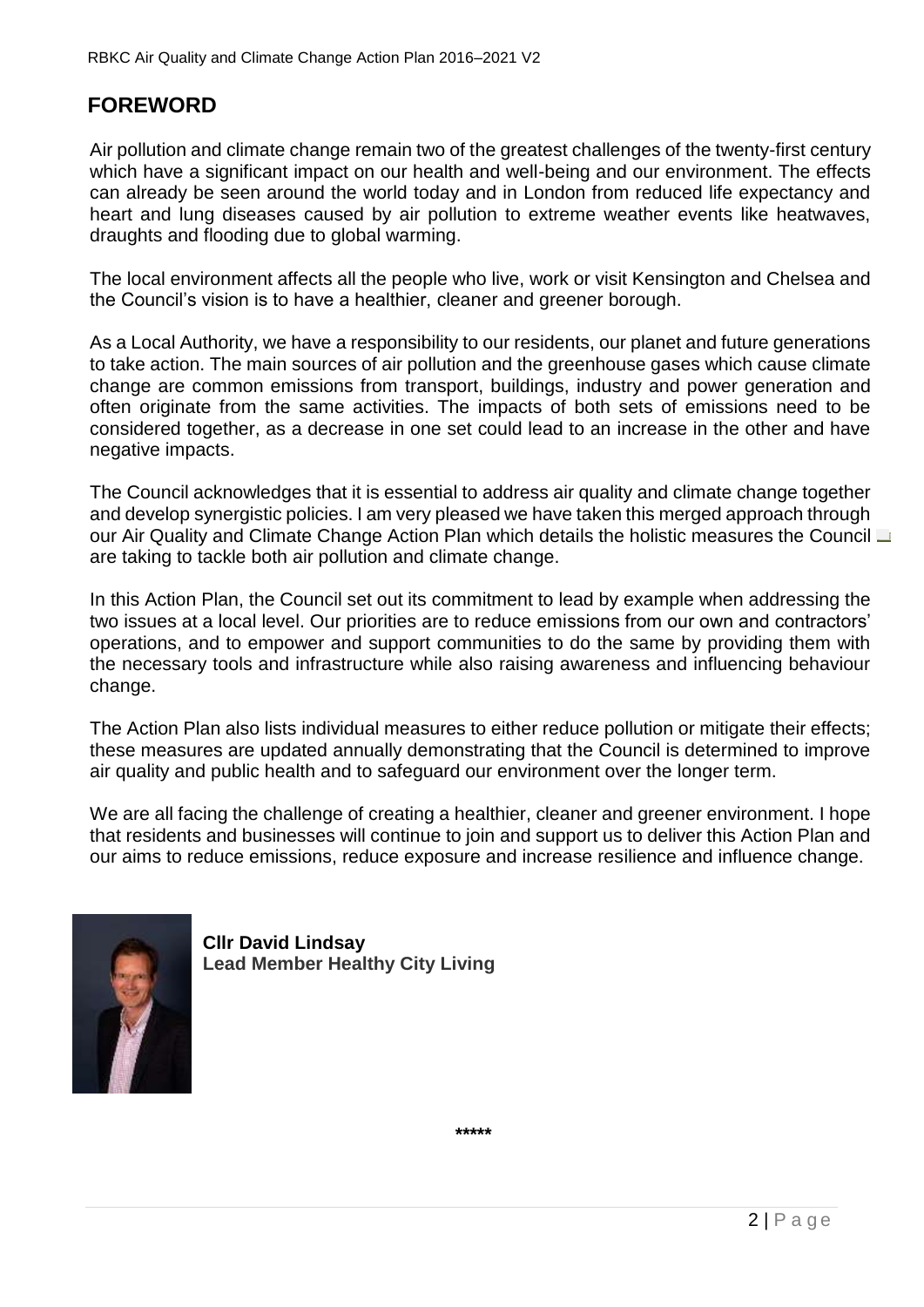## **Table of contents**

| $\mathbf 1$ .  |  |
|----------------|--|
| 2.             |  |
| 3.             |  |
| 4.             |  |
| 5.             |  |
|                |  |
| 6.             |  |
|                |  |
|                |  |
|                |  |
|                |  |
|                |  |
|                |  |
| 7 <sub>1</sub> |  |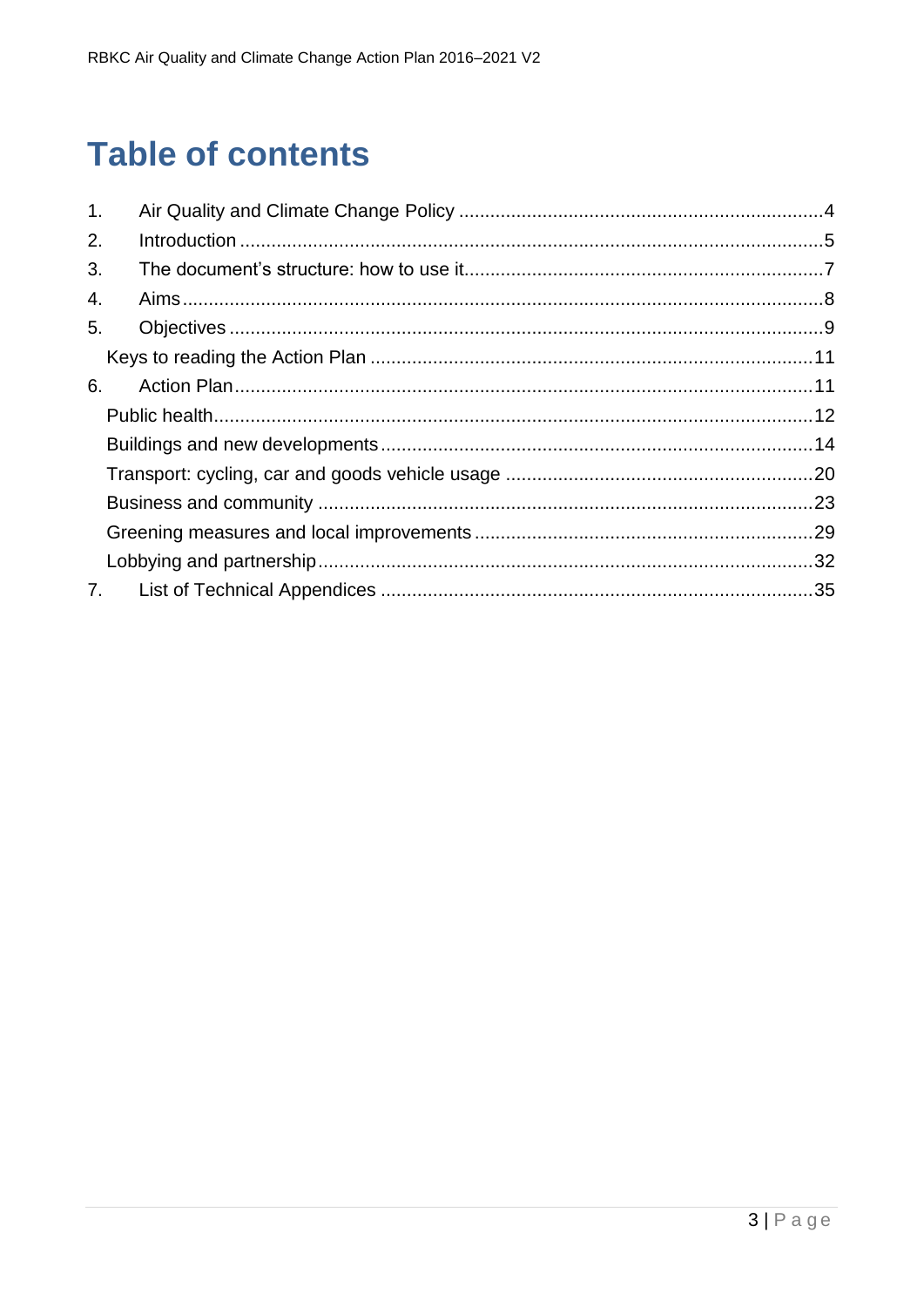## **1. Air Quality and Climate Change Policy**

There is an increasing recognition that the problems caused by air pollution and climate change and the tracted together pet legations the emission that pollute our pirand change need to be treated together, not least because the emissions that pollute our air and warm our planet originate from common sources such as vehicles, buildings, power generation and industry. The Council intends to give a high priority to the twin issues of climate change and poor air quality and will:

- 1. use every effective means to raise awareness of the issues;
- 2. take decisive action to reduce emissions of greenhouse gases and air pollutants from its own activities, buildings and road vehicles;
- 3. engage with businesses, schools and the wider community to promote less polluting technology and modes of transport, and more energy-efficient buildings in the Royal Borough;
- 4. collaborate with other London boroughs, the Mayor of London and central government departments to achieve substantial reductions of harmful emissions across the city;
- 5. take actions to increase the resilience of the borough and its residents, visitors and workers by anticipating and addressing the main risks related to climate change and decreasing exposure to pollutants;
- 6. lead by example and actively encourage responsible environmental practice amongst staff, contractors, suppliers and residents, and raise awareness and empower local communities to start taking action to implement local air quality and carbon dioxide (CO2) reduction projects.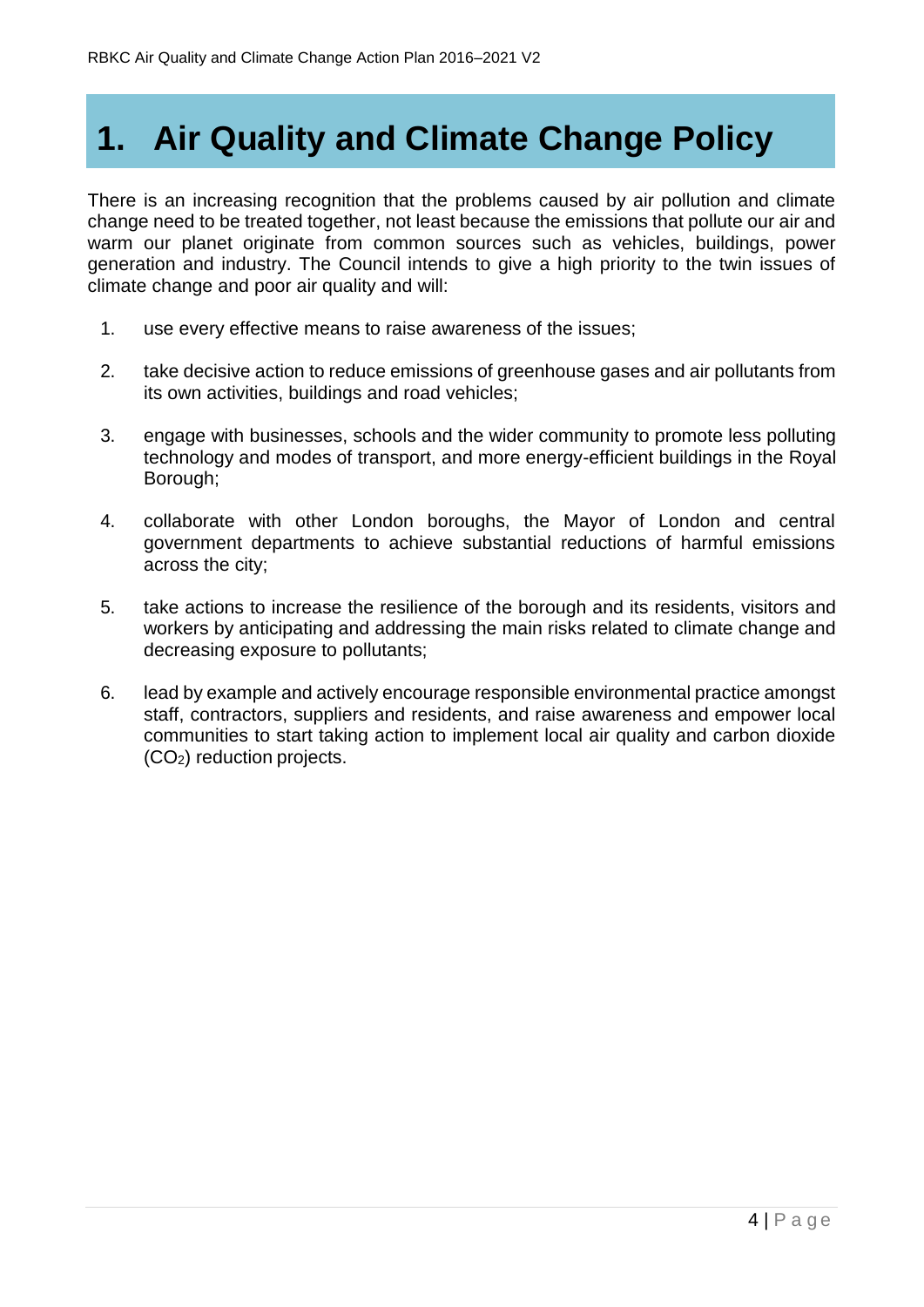## **2. Introduction**

Over the past seven years, since the Council developed its first Climate Change Strategy and its last Air Quality Action Plan, the impact on public health from air pollution, and in the longer term on climate change, has become much clearer fine particles (PM10) very fine particles (PM 2.5) and nitrogen dioxide (NO<sub>2</sub>) levels are aggravating lung conditions, with fine particles now known to pass into the bloodstream, contributing to thrombosis. Research suggests that people who have been exposed to polluted urban air can have their lives cut short by up to ten years. Not only do the elderly suffer, but increasingly children are suffering from asthma attacks. For children living and going to school near busy roads, lung development is being impaired, in some cases by as much as 10 per cent. Levels of  $NO<sub>2</sub>$  in some busy areas are at least twice the national objective level which is based on health criteria.

Continued emission of greenhouse gases will cause further warming and long-lasting changes in all components of the climate system, increasing the likelihood of severe and irreversible impacts for people and ecosystems. Locally, there is already an increasing risk of flooding from intense rainstorms, and during heatwaves the elderly may be exposed to life-threatening heat stress. As conditions become warmer and wetter, pest populations will increase, with a greater likelihood of diseases. Both climate change and air quality are very likely to increase inequalities and disproportionately affect disadvantaged communities.

Limiting climate change risks will require substantial and sustained reductions in greenhouse gas emissions. However, since 2010 the UK has been in breach of the EU objective for NO2, particularly across central London, and the Government is now likely to be fined until the levels are reduced. Under the Localism Act, the Government has suggested that some of the fines may be passed on to regional and local authorities. Addressing the environmental and public health impacts of excessive NO<sup>2</sup> levels is critically important, but the Council also has a responsibility to minimise any financial risk that could occur if the Royal Borough is seen as failing to implement measures to address excessive pollution levels. The Council is also determined to contribute to the achievement of international, European, national and regional  $CO<sub>2</sub>$  reduction targets. In the Royal Borough, since 2005  $CO<sub>2</sub>$  emissions have fallen at a lower rate than in other local authorities in London. This is disappointing, but there is a lot that the Council, residents and those who work here can do together to reduce their carbon footprint more quickly and in a sustainable way.

Better insulation of buildings, more efficient boilers and new technology such as LED lighting save energy and therefore money. The Council saved £1.1 million in 2013–14 by reducing overall energy use from its own operations, with some of these savings achieved through renewable and green energy. If it achieves its target of reducing  $CO<sub>2</sub>$  emissions by 40 per cent by 2020, the Council will have saved more than £8 million since 2008. At the moment the damage being done to Londoners' health by air pollution is costing the NHS an estimated £2 billion every year <sup>[1]</sup> This alone makes it financially worthwhile to improve air quality.

 $[1]$  Mayor of London's Air Quality Strategy, 2010.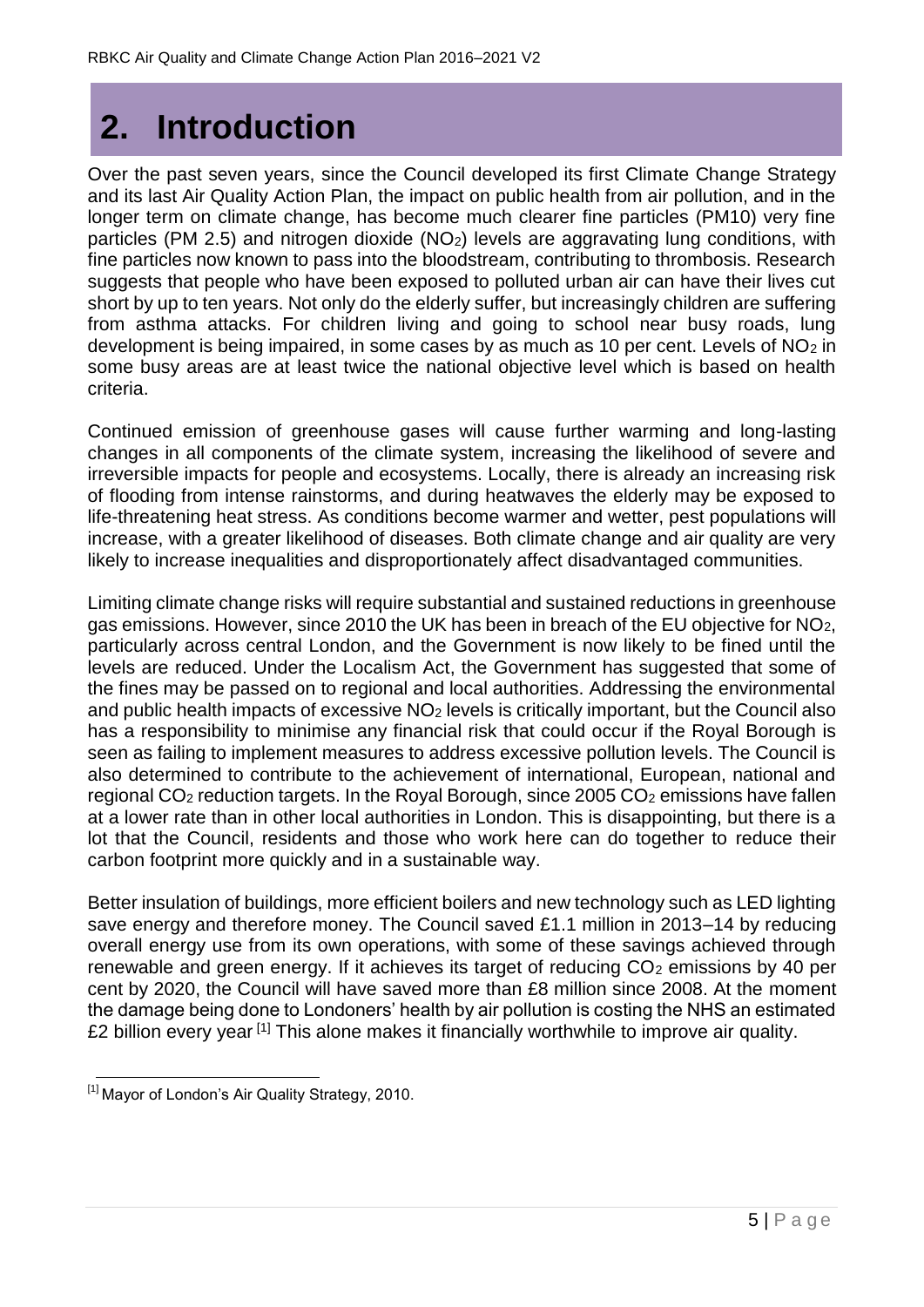The Council is committed to taking action and is convinced that an integrated Air Quality and Climate Change Policy and Action Plan, with public health at the core, will help it and the community address the issues more effectively.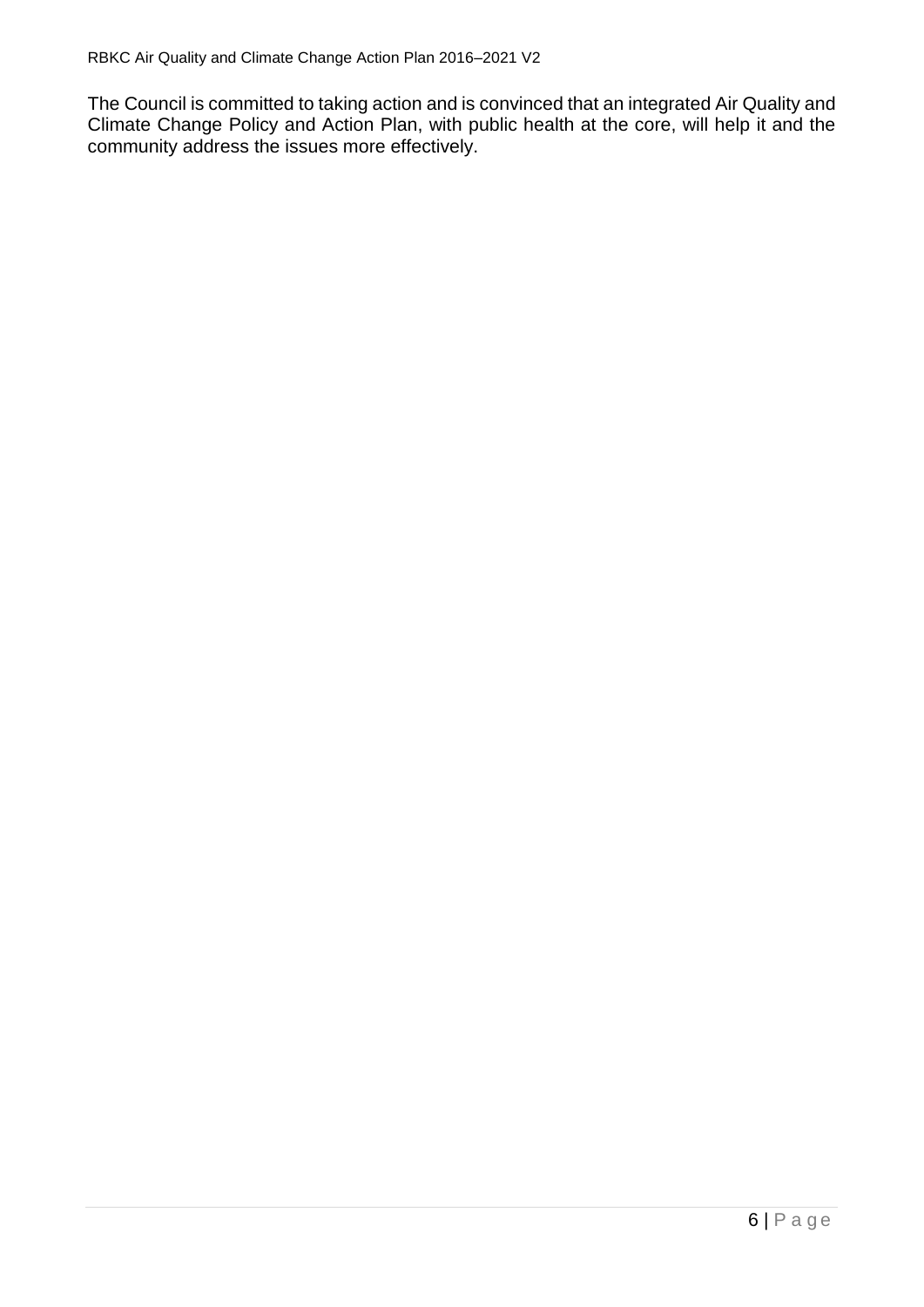### **3. The document's structure: how to use it**

This document is essentially an action plan. Following an outline of the policy (section 1) and a brief introduction (section 2), its aims (section 4), objectives (section 5) and schedule of actions (section 6) appear in the main document. Supporting information is collected together as a separate series of appendices, which are listed at the end of this document (section 7).

#### **Aims and objectives**

The Aims (section 4) and the Objectives (section 5) outlined in the next two sections have been agreed by the Cabinet and will remain the same for the five years that the plan is to be in place.

#### **Action Plan**

The action list (section 6) which follows will be live. As actions are completed, they will be moved to a list of 'Completed Actions', to be reported annually. In the meantime, as new actions are identified and agreed, they will be added to the list. In supporting the aims of the plan, the objectives are grouped into six focus areas:

- public health
- building usage and development
- transport: cycling, car and goods vehicle usage
- business and community
- green measures and local improvements
- lobbying and partnership.

Under the heading of each focus area there is a contextual statement, presented either as statistical data or the influence that the actions are intended to have. All of the actions are keyed to show what type of action they are and what they are intended to achieve. The three columns immediately to the right of the 'description' column indicate the likely impact of each action on either NO<sub>2</sub>, PM or CO<sub>2</sub> emissions. A number of the actions extend beyond the borough's boundaries and involve partnerships with other organisations – for example, with Transport for London (TfL).

#### **Supporting information**

In addition to this document, there are eight Technical Appendices available on the Council's website which provide background and supporting information (listed in section 7). These include further information on the benefits of aligning the Council's Climate Change and Air Quality Action Plans and their associated legislative drivers and commitments (Appendices I and II); local emission and pollution targets, local monitoring results and achievements from the previous Air Quality Action Plan and Climate Change Strategy (Appendices III, IV and VII); further information on the health impacts of poor air quality and climate change (Appendix V); the common sources of emissions in the borough (Appendix VI); and finally, a glossary of common terms used (Appendix VIII).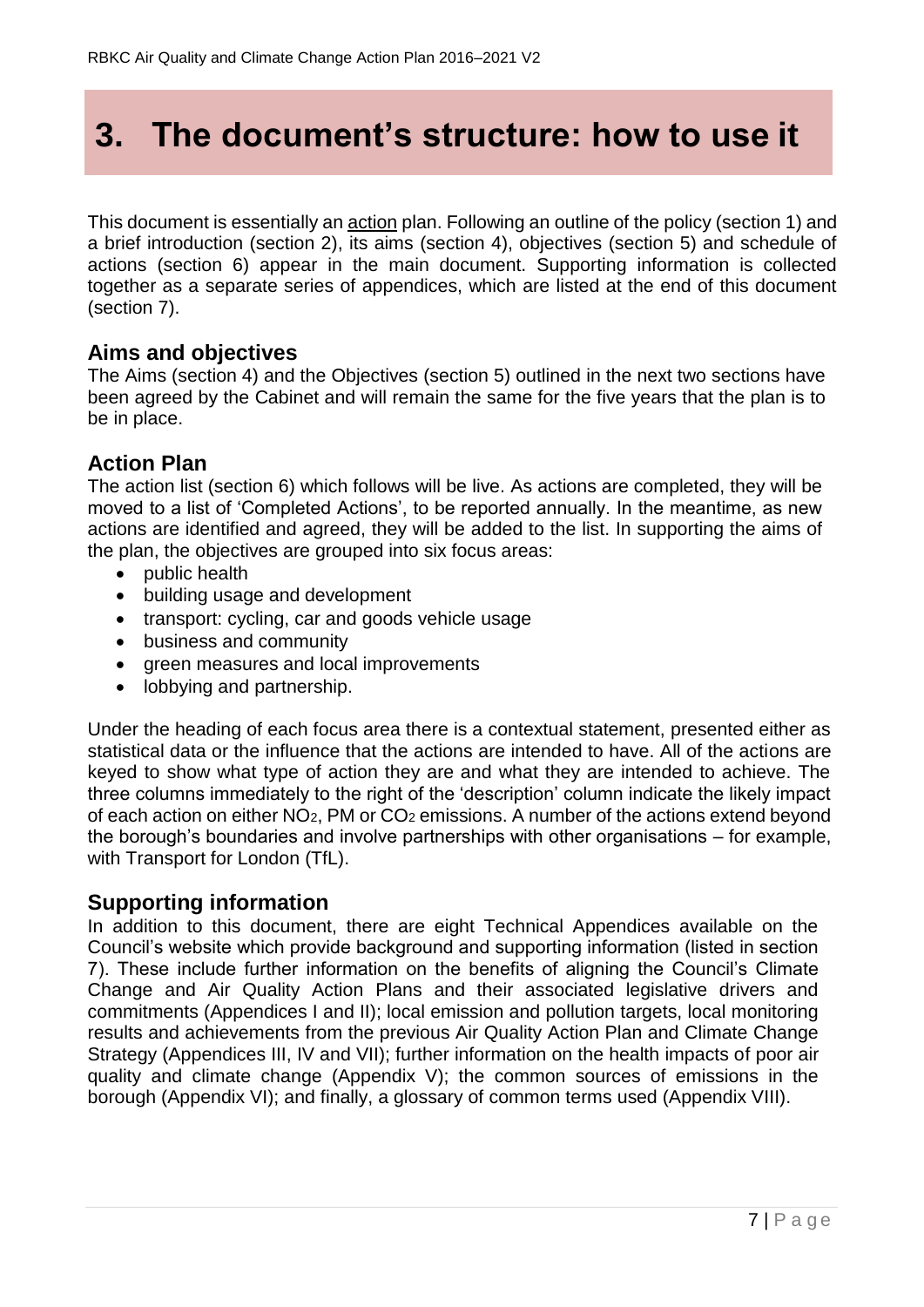## **4. Aims**

This plan implements the Air Quality and Climate Change Policy and concentrates on both mitigation and adaptation, through either direct actions or awareness-raising actions. These actions are guided by the following three main aims:

#### **1. Reduce emissions**

- **Reduce pollution:** physical measures and requirements to lower Nitrogen Dioxide (NO2) and Particulate Matter (PM) emissions.
- **Reduce greenhouse gases:** physical measures to reduce greenhouse gases mainly carbon dioxide (CO2)– which contribute to climate change.

#### **2. Reduce exposure and increase resilience**

- **Provide information** on or otherwise make residents, visitors and workers in the borough aware of ways in which they can avoid exposing themselves to poor air quality and extreme weather events.
- **Manage climate change risks** from extreme weather events through sustainable adaptation measures, in particular for more vulnerable people.
- **Mitigate public exposure to poor air quality** by installing green infrastructure and other physical measures.

#### **3. Influence change**

- **Raise public awareness** of the sources and effects of poor air quality and climate change in order to empower individuals and businesses to take their own action to reduce emissions.
- **Urge** the Mayor of London, central government and external bodies to introduce radical measures to reinforce local authority actions on emissions.
- **Act as a champion and lead by example** in tackling poor air quality and climate change.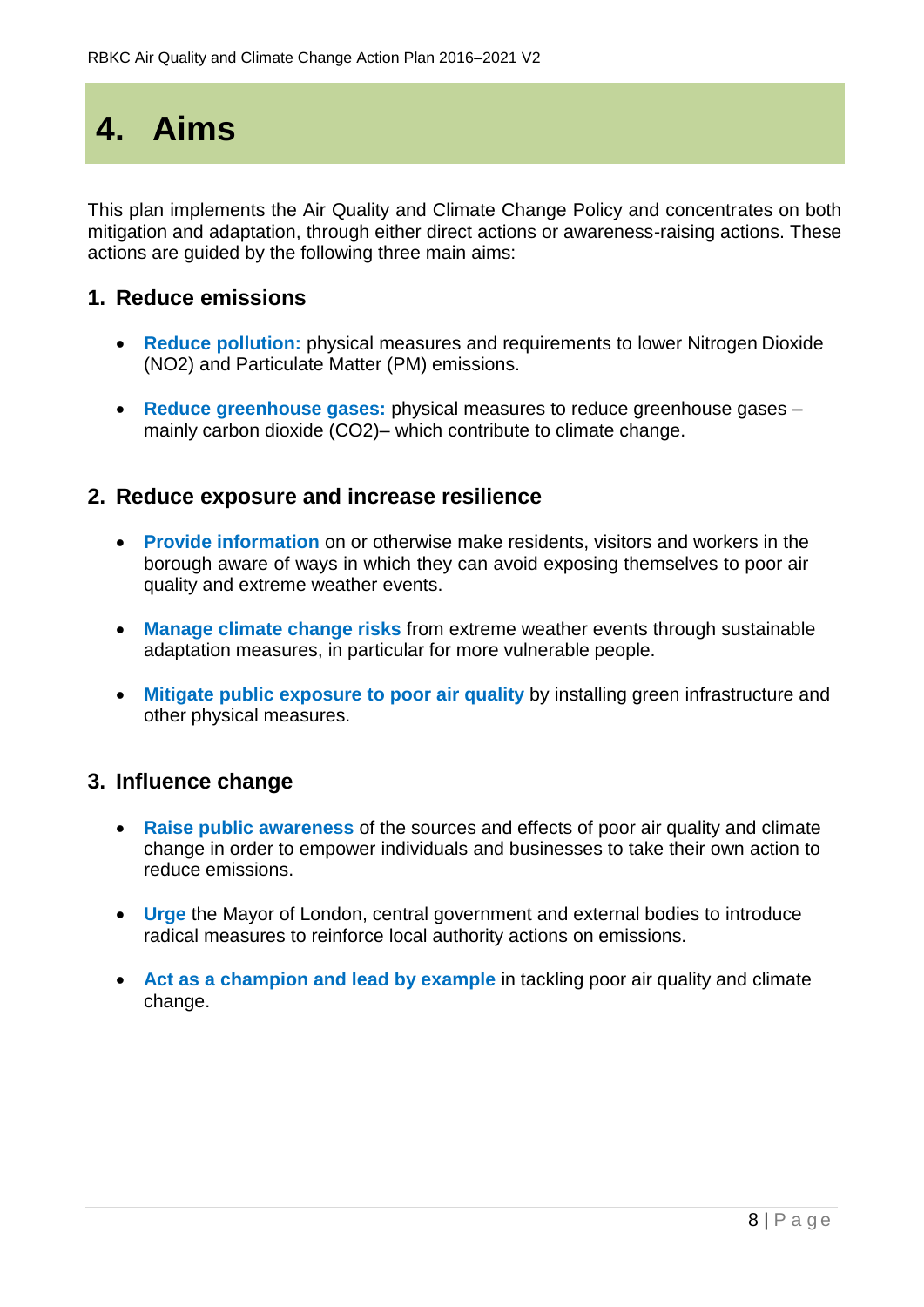## **5. Objectives**

| <b>Focus area</b>                                                     | <b>Objectives</b>                                                                                                                                                                                                                                                                                                                                                                                                                                                                                                                                                                                                                                                                                                                                                                                                                                                                                                                                                                                                                                                                                                                                                                                                                                           |
|-----------------------------------------------------------------------|-------------------------------------------------------------------------------------------------------------------------------------------------------------------------------------------------------------------------------------------------------------------------------------------------------------------------------------------------------------------------------------------------------------------------------------------------------------------------------------------------------------------------------------------------------------------------------------------------------------------------------------------------------------------------------------------------------------------------------------------------------------------------------------------------------------------------------------------------------------------------------------------------------------------------------------------------------------------------------------------------------------------------------------------------------------------------------------------------------------------------------------------------------------------------------------------------------------------------------------------------------------|
| <b>Public health</b>                                                  | • Increase community awareness of the potential local impacts of air quality and climate change and support vulnerable<br>groups through appropriate adaptation measures.                                                                                                                                                                                                                                                                                                                                                                                                                                                                                                                                                                                                                                                                                                                                                                                                                                                                                                                                                                                                                                                                                   |
|                                                                       | • Address fuel poverty by improving heating and energy efficiency in residents' homes.                                                                                                                                                                                                                                                                                                                                                                                                                                                                                                                                                                                                                                                                                                                                                                                                                                                                                                                                                                                                                                                                                                                                                                      |
|                                                                       | • Keep residents with heart and lung conditions (and so vulnerable to heat stress) in their homes and not in hospitals.                                                                                                                                                                                                                                                                                                                                                                                                                                                                                                                                                                                                                                                                                                                                                                                                                                                                                                                                                                                                                                                                                                                                     |
| <b>Building</b><br>usage and<br>development                           | • Lead by example by reducing pollution and improving energy efficiency within the Council's estate and operations to<br>achieve a 30% reduction in CO <sub>2</sub> emissions by 2017 and 40% by 2020, compared with 2008. This includes by 2017 a:<br>$\circ$ 36% CO <sub>2</sub> reduction from council buildings;<br>$\circ$ 22% CO <sub>2</sub> reduction from schools;<br>$\circ$ 30% CO <sub>2</sub> reduction from street lighting;<br>$\circ$ 25% CO <sub>2</sub> reduction from the Council's main contractors;<br>$\circ$ 53% CO <sub>2</sub> reduction from the Council's office waste.<br>• In the Royal Borough's social housing stock:<br>o Improve energy efficiency and reduce emissions, with a particular focus on better insulation and individually controlled<br>heating systems where buildings can support this.<br>o Reduce the number of social housing tenants living in fuel poverty.<br>Strive for energy efficiency measures, renewable energy and water efficiency to developers for new builds and retrofit in<br>residential and commercial properties. Encouraging them to set higher environmental standards from the beginning.<br>Use the planning system to minimise local emissions and exposure to poor air quality. |
| <b>Transport:</b><br>cycling,<br>car<br>and<br>goods<br>vehicle usage | • Reduce levels of motor traffic in the Borough by increasing sustainable transport levels, in particular cycling and walking.<br>• Use the Council's policies to reduce local emissions.<br>• Increase take-up of less polluting vehicles.<br>• Lead by example by reducing the Council's fleet of vehicles and procuring a greener fleet.                                                                                                                                                                                                                                                                                                                                                                                                                                                                                                                                                                                                                                                                                                                                                                                                                                                                                                                 |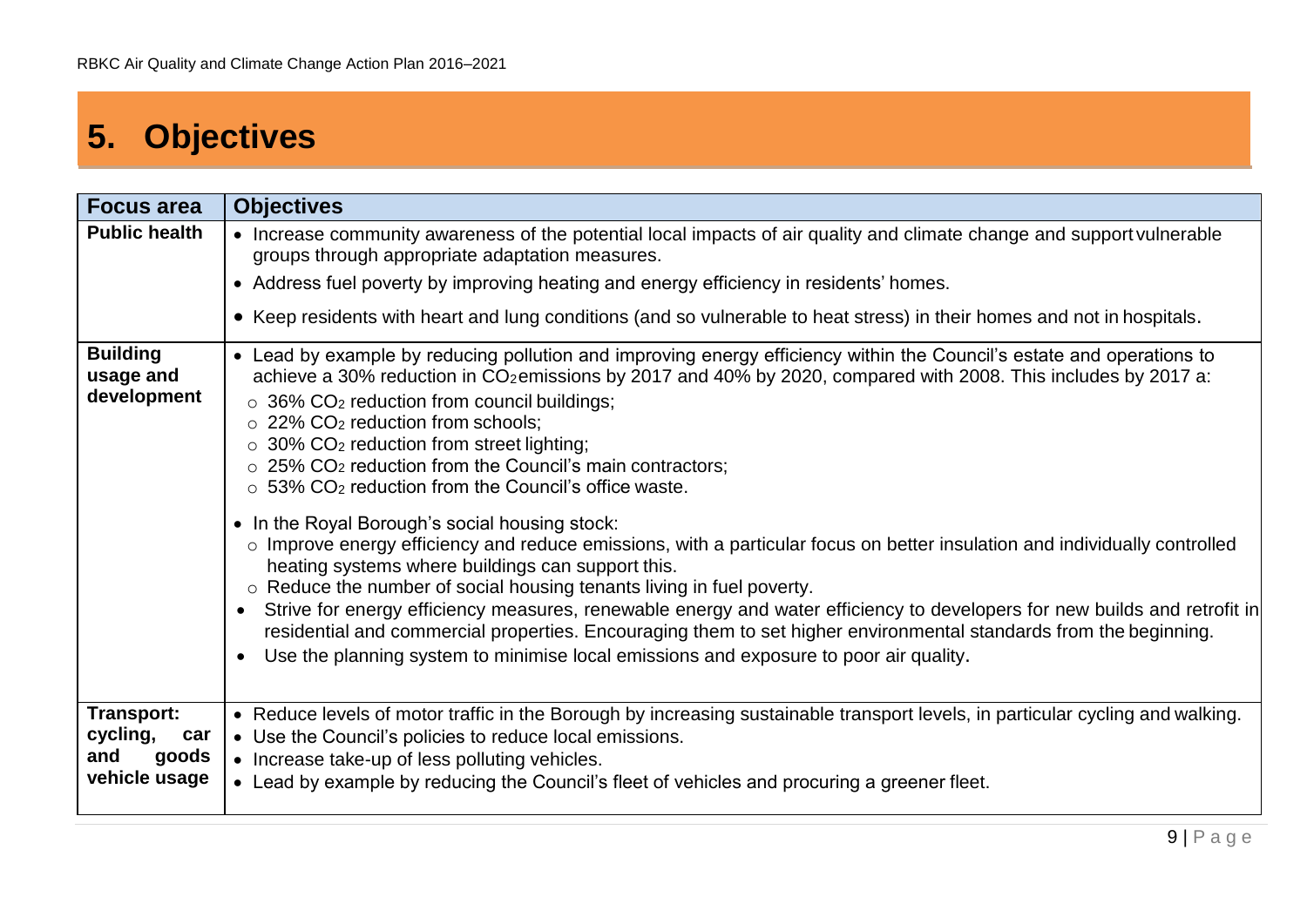| <b>Focus area</b>            | <b>Objectives</b>                                                                                                                                        |  |  |  |  |  |  |
|------------------------------|----------------------------------------------------------------------------------------------------------------------------------------------------------|--|--|--|--|--|--|
| <b>Business and</b>          | • Reduce greenhouse gas emissions from the borough (homes, buildings and transport).                                                                     |  |  |  |  |  |  |
| community                    | • Form partnerships to engage with and empower communities and businesses to take an active role in reducing CO <sub>2</sub><br>emissions and pollution. |  |  |  |  |  |  |
|                              | • Enable the community to improve energy efficiency in their homes and reduce energy bills.                                                              |  |  |  |  |  |  |
|                              | • Reduce general waste and increase recycling rates.                                                                                                     |  |  |  |  |  |  |
|                              |                                                                                                                                                          |  |  |  |  |  |  |
| Greening                     | • Ensure that the Council's operations are resilient to climate change impacts.                                                                          |  |  |  |  |  |  |
| measures and<br><b>local</b> | • Develop local measures that reduce the impacts of poor air quality, heatwaves and flooding.                                                            |  |  |  |  |  |  |
| <i>improvements</i>          | • Use the Council's policies to increase the installation of greening measures and local improvements.                                                   |  |  |  |  |  |  |
|                              | • Create healthy outdoor spaces and green infrastructure to improve health and well-being.                                                               |  |  |  |  |  |  |
|                              |                                                                                                                                                          |  |  |  |  |  |  |
| Lobbying and                 | • Ensure that funding is available to implement this local action plan.                                                                                  |  |  |  |  |  |  |
| partnership                  | • Ensure that policies and legislation holistically tackle poor air quality and climate change.                                                          |  |  |  |  |  |  |
|                              | • Share expertise and knowledge on climate change and air quality within the Council and with external and local partners.                               |  |  |  |  |  |  |
|                              | • Work in partnership and lobby external bodies to advance solutions that target the causes and effects of climate change<br>and poor air quality.       |  |  |  |  |  |  |
|                              |                                                                                                                                                          |  |  |  |  |  |  |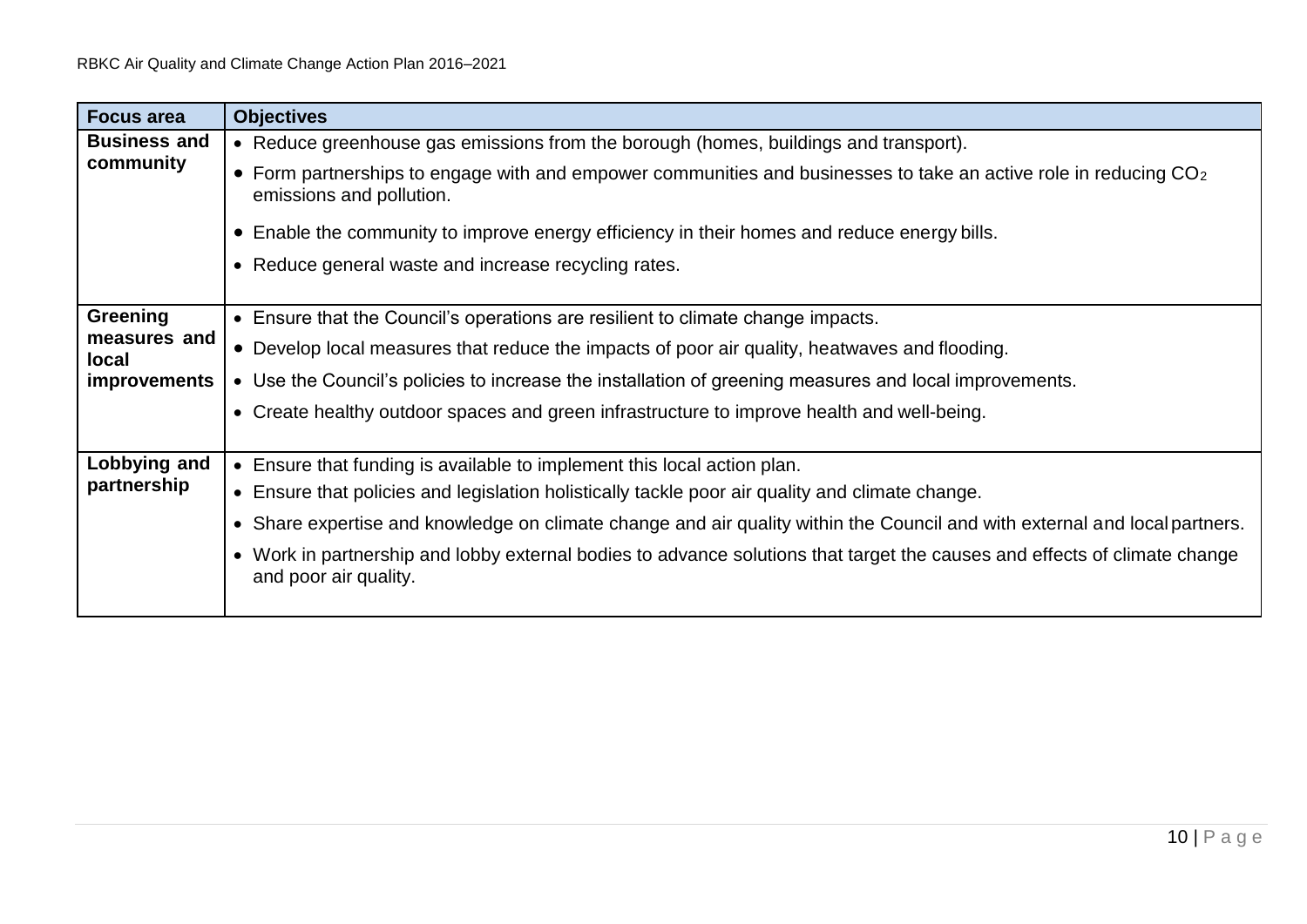## **6. Action Plan – January 2019 Update**

### **Keys to reading the Action Plan**

Key 1 below categorises the actions listed in the following plan by type. In the live version, the reader will be able to create bespoke lists of actions based on these types.

| Key 1: Action type                   |  |                     |  |                                            |  |                                       |  |                        |  |                                                          |  |
|--------------------------------------|--|---------------------|--|--------------------------------------------|--|---------------------------------------|--|------------------------|--|----------------------------------------------------------|--|
| <b>Directly</b><br>Improve<br>Health |  | Change<br>Behaviour |  | Directly<br><b>Reduce Air</b><br>Pollution |  | Directly<br>Reduce<br>CO <sub>2</sub> |  | Increase<br>Resilience |  | $\textcolor{red}{\textsf{\small{Lead}}\,}$ by<br>Example |  |

**Key 2:** A **'+'** sign illustrates that the action has an impact, either direct or indirect, on reducing emissions of NO2, PM or CO2. In the example below, the action has an impact on all three types of emission.

| <b>Action</b>                                                             | NO <sub>2</sub> | <b>PM</b> | CO <sub>2</sub> |
|---------------------------------------------------------------------------|-----------------|-----------|-----------------|
| Encourage cycling as a non-polluting mode of transport and combat obesity |                 |           |                 |

**Key 3** provides a definition of the abbreviations used in the 'Body responsible' field in the action list. They are all functions within the Council.

<span id="page-11-0"></span>

|           | Key 3: Body responsible                        |             |                                           |  |  |  |  |  |  |  |
|-----------|------------------------------------------------|-------------|-------------------------------------------|--|--|--|--|--|--|--|
| CC        | <b>Climate Change</b>                          | <b>PH</b>   | <b>Public Health</b>                      |  |  |  |  |  |  |  |
| CpS       | <b>Corporate Services</b>                      | PL          | <b>Parks and Leisure</b>                  |  |  |  |  |  |  |  |
| Ec        | Ecology                                        | PI          | Planning                                  |  |  |  |  |  |  |  |
| EcD       | <b>Economic Development</b>                    | Tr          | Transportation                            |  |  |  |  |  |  |  |
| Ed        | Education                                      | Hou         | Housing                                   |  |  |  |  |  |  |  |
| <b>EH</b> | <b>Environmental Health</b>                    | W           | <b>Waste and Street Enforcement</b>       |  |  |  |  |  |  |  |
| Hi        | <b>Highways</b>                                | <b>WA</b>   | <b>Waste Action</b>                       |  |  |  |  |  |  |  |
| <b>HS</b> | Health and Safety Team in Environmental Health | <b>RBEP</b> | <b>Royal Borough Environment Projects</b> |  |  |  |  |  |  |  |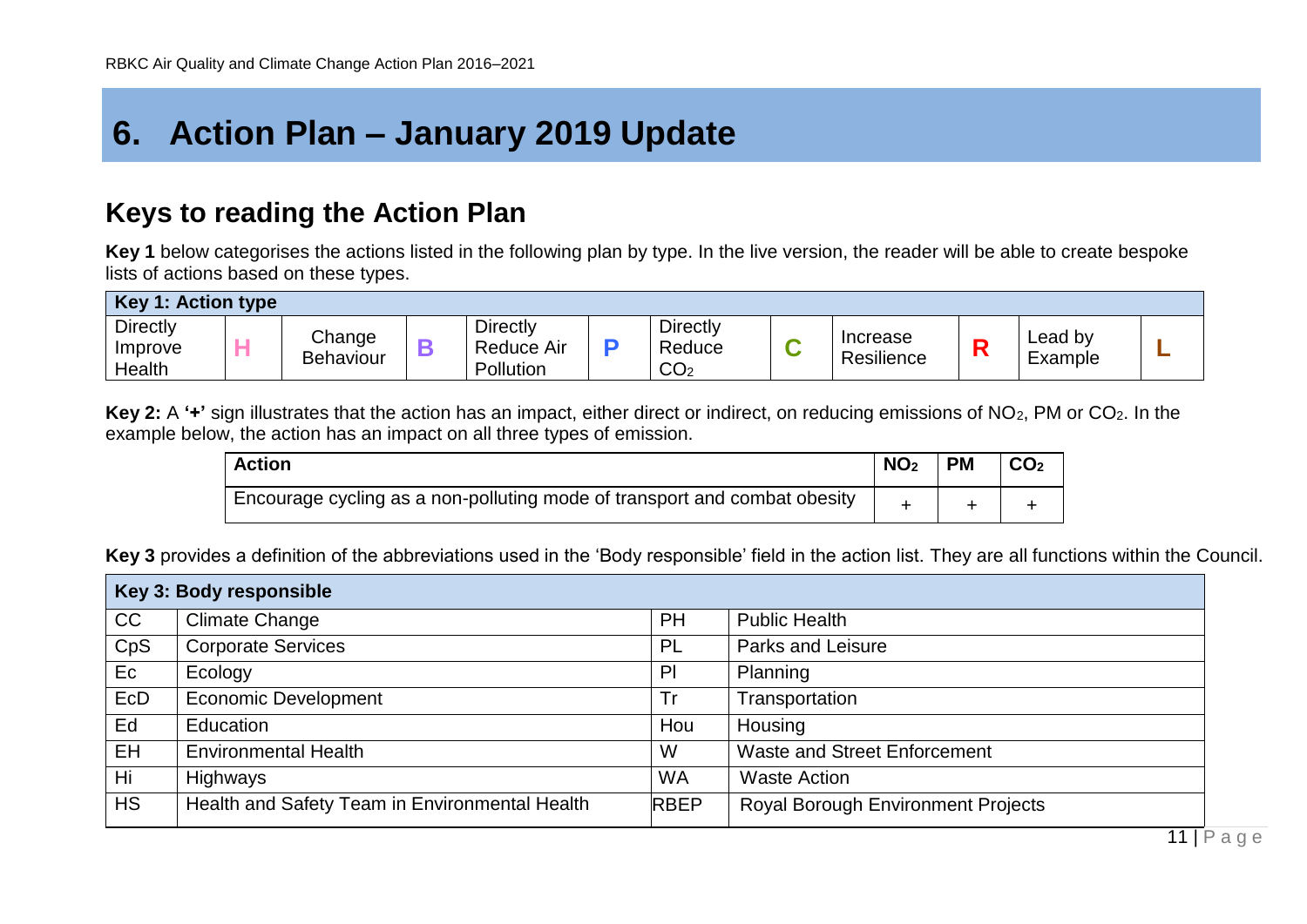### **PUBLIC HEALTH**

- **7.6% of all deaths in the Royal Borough are attributed to particulate air pollution.**
- **NO<sup>2</sup> leads to respiratory disease, increased symptoms, A&E visits and hospital admissions.**
- **The odds of dying from cardiovascular or respiratory causes increase by over 10% for every 1ºC rise in temperature.**



<span id="page-12-0"></span>

| $N^{\circ}$    | <b>Action</b><br>type | <b>Action</b>                                                                       | <b>Description</b>                                                                                                                                                                                                                           | NO <sub>2</sub> | <b>PM</b> | CO <sub>2</sub> | <b>Body</b><br>responsible measure | Target/                                                                        | <b>Deadline</b> |
|----------------|-----------------------|-------------------------------------------------------------------------------------|----------------------------------------------------------------------------------------------------------------------------------------------------------------------------------------------------------------------------------------------|-----------------|-----------|-----------------|------------------------------------|--------------------------------------------------------------------------------|-----------------|
|                | H B                   | <b>Support and</b><br>promote air quality<br>awareness<br>programmes                | Support and promote<br>Breathe London, Airtext<br>and Walkit schemes to<br><b>linclude</b><br>CityAir/LondonAir and<br><b>Breathe Better Together</b><br>principles to provide<br>more information to a<br>wider audience of<br>subscribers. | $\pm$           | $\ddot{}$ | $\ddot{}$       | EH/PH                              | Promotion<br>lincreased.<br><b>Increase Airtext</b><br>subscriptions to<br>300 | $Dec-20$        |
| $\overline{2}$ | HВ                    | <b>Support school and</b><br>community<br>campaigns to<br>reduce smoking at<br>home | Carry out air quality<br>campaigns through<br><b>Healthy School</b><br>Partnership at primary<br>schools and through<br>Thrive Tribe in the<br>community to reduce<br>domestic<br>smoking at home.                                           |                 | $\ddot{}$ |                 | EH/PH                              | All primary and<br>secondary<br>schools engaged                                | $Dec-20$        |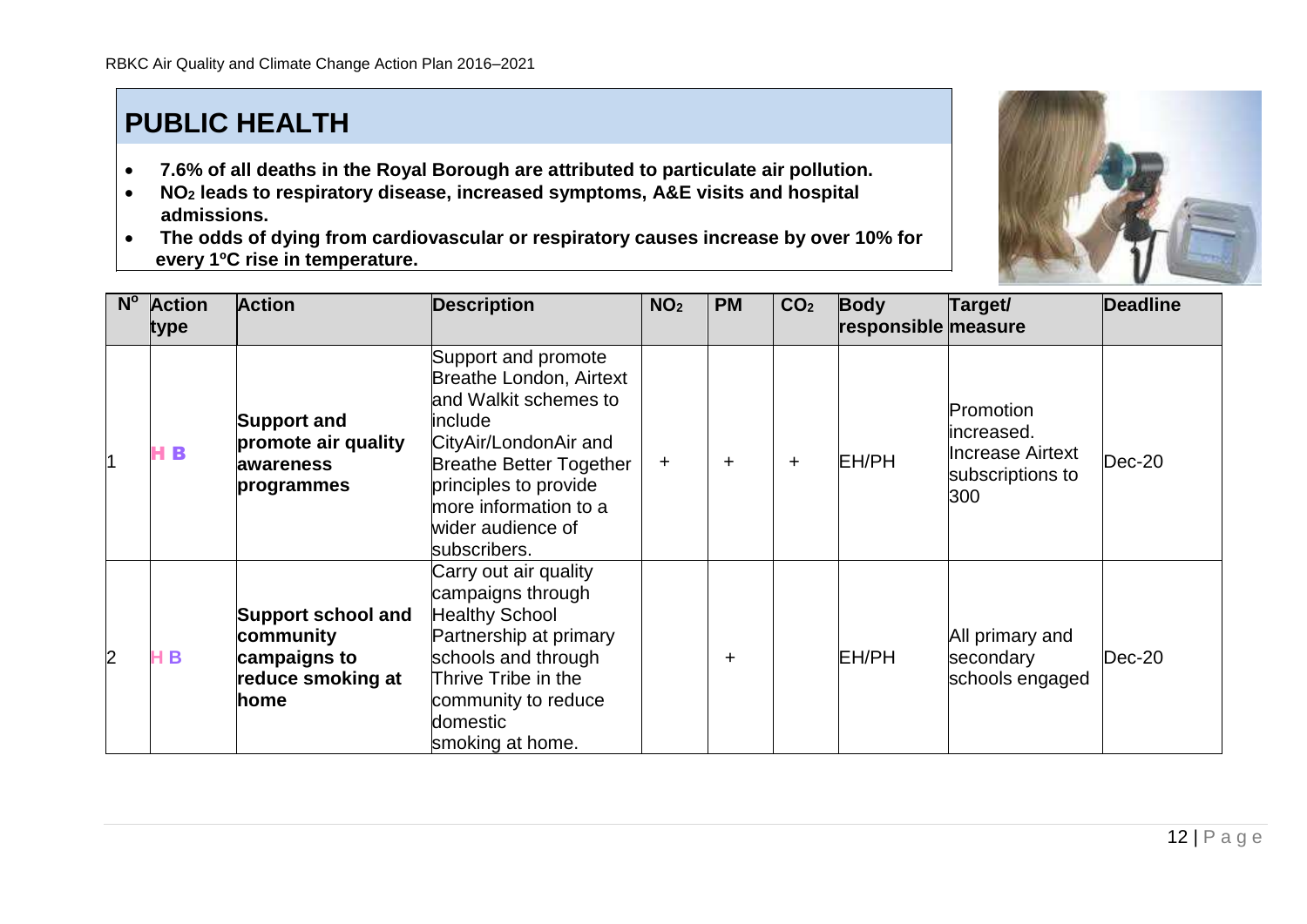| $N^{\circ}$ | <b>Action</b><br>type | <b>Action</b>                                                                          | <b>Description</b>                                                                                                                                                                                                                                   | NO <sub>2</sub> | <b>PM</b> | CO <sub>2</sub> | <b>Body</b><br>responsible measure | Target/                                                              | <b>Deadline</b> |
|-------------|-----------------------|----------------------------------------------------------------------------------------|------------------------------------------------------------------------------------------------------------------------------------------------------------------------------------------------------------------------------------------------------|-----------------|-----------|-----------------|------------------------------------|----------------------------------------------------------------------|-----------------|
| 3           | B                     | <b>Support</b><br>initiatives to<br>improve<br>outdoor air<br>quality                  | Identify local needs,<br>including smoke-free<br>areas and air pollution<br>abatement through<br><b>Healthy</b><br>Parks/Playgrounds<br>initiative.                                                                                                  | $+$             | $\ddot{}$ |                 | PH                                 | All parks and<br>playgrounds<br>assessed                             | $Dec-20$        |
| 4           | B                     | <b>Promote initiatives</b><br>to reduce smoking<br>at home                             | Ensure Smoke Free<br>Homes initiative is<br>promoted through the<br><b>NHS Stop Smoking</b><br>Service.                                                                                                                                              |                 | $\ddot{}$ |                 | PН                                 | Promotion part<br>of service<br>targeting<br>vulnerable<br>residents | $Dec-20$        |
| 5           | B                     | <b>Support financial</b><br>aid residents living in tariffs on gas and<br>fuel poverty | Support the delivery of<br>the Big Energy Switch,<br>a collective energy<br>switching scheme to<br>saving schemes that help residents negotiate<br>electricity to aid those<br>living in fuel poverty in<br>line with the Healthier<br>Homes scheme. | ÷               |           | $\pm$           | EH/CC                              | 100 residents<br>subscribing per<br>year                             | $Dec-20$        |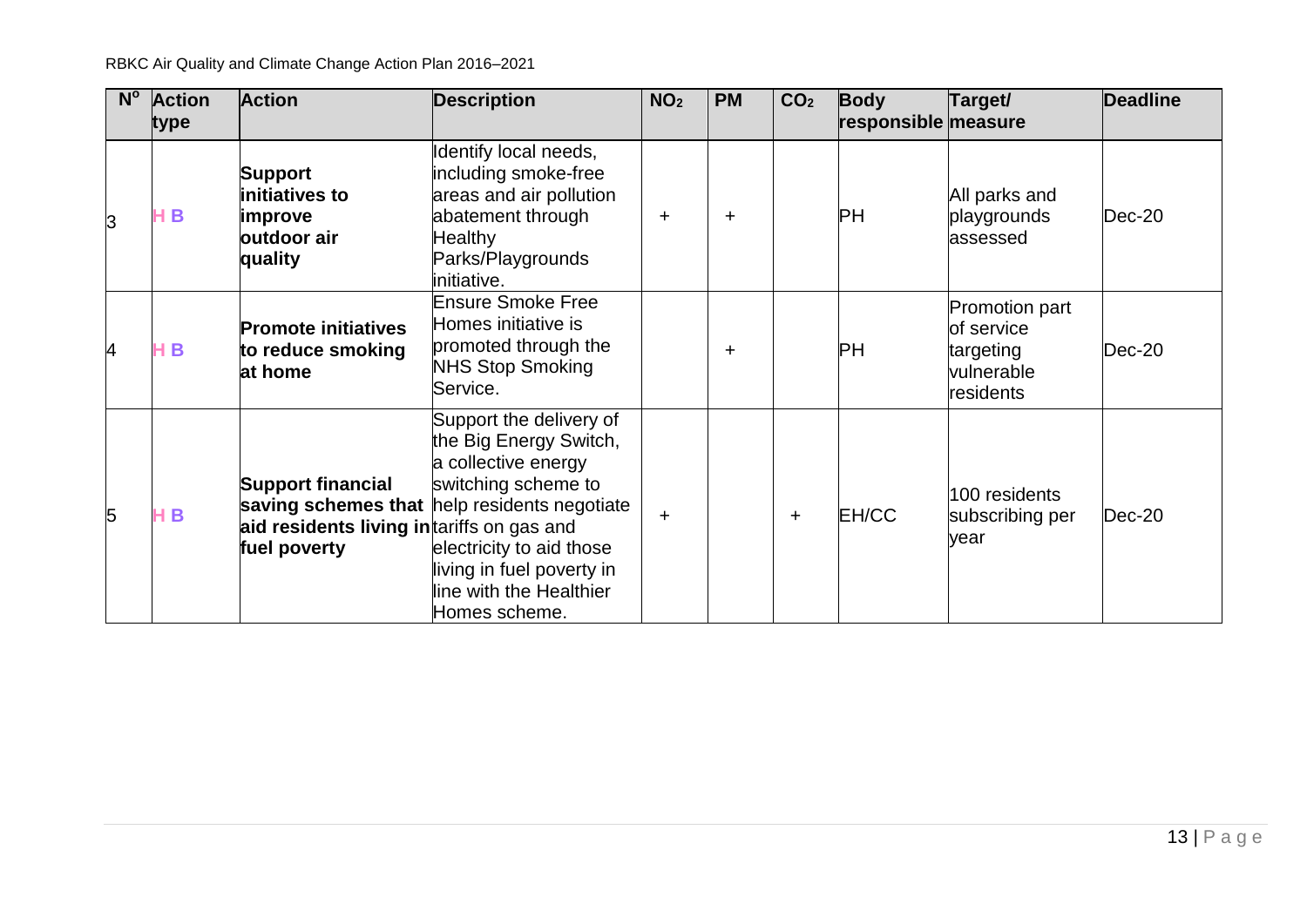### **BUILDINGS AND NEW DEVELOPMENTS**

- **NO<sup>2</sup> emission contribution: 8% from construction; 27% from gas boilers**
- **PM10 emission contribution: 10% from non-road mobile machinery (NRMM); 6% from gas boilers**
- **CO<sup>2</sup> contribution: 60% from commercial buildings; 29% from residents' homes**



<span id="page-14-0"></span>

| $N^{\circ}$ | <b>Action</b><br>type | <b>Action</b>                                                                                                                     | <b>Description</b>                                                                                                                                                                                                                                         | NO <sub>2</sub> | <b>PM</b> | CO <sub>2</sub> | <b>Body</b><br>responsible measure | Target/                                                       | <b>Deadline</b> |
|-------------|-----------------------|-----------------------------------------------------------------------------------------------------------------------------------|------------------------------------------------------------------------------------------------------------------------------------------------------------------------------------------------------------------------------------------------------------|-----------------|-----------|-----------------|------------------------------------|---------------------------------------------------------------|-----------------|
| 6           | <b>HBPC</b>           | <b>Discourage</b><br>burning of logs<br>and house coal                                                                            | aunch an initial<br>publicity drive backed<br>up by yearly campaigns<br>in the autumn to<br>highlight pollution<br>caused by burning non-<br>smokeless fuels in<br>household fireplaces,<br>backed up with<br>enforcement for<br>persistent offenders.     |                 | $\ddot{}$ | $\pm$           | EН                                 | Campaign<br>completed                                         | Annual          |
| 17          | <b>HBPC</b>           | <b>Support vulnerable</b><br>residents to reduce<br>energy<br>consumption and<br>bills through home<br>energy visits<br>programme | Deliver free Green<br>Doctors' visits to provide<br>warmer, affordable and<br>healthier homes,<br>increase comfort,<br>improve health and well-<br>being and reduce bills to<br><b>RBKC</b> vulnerable<br>residents, suffering of<br>fuel poverty. Install | $\ddot{}$       |           | $\pm$           | <b>CC</b>                          | Number of<br>home energy<br>visits (at least<br>100 per year) | Dec-21          |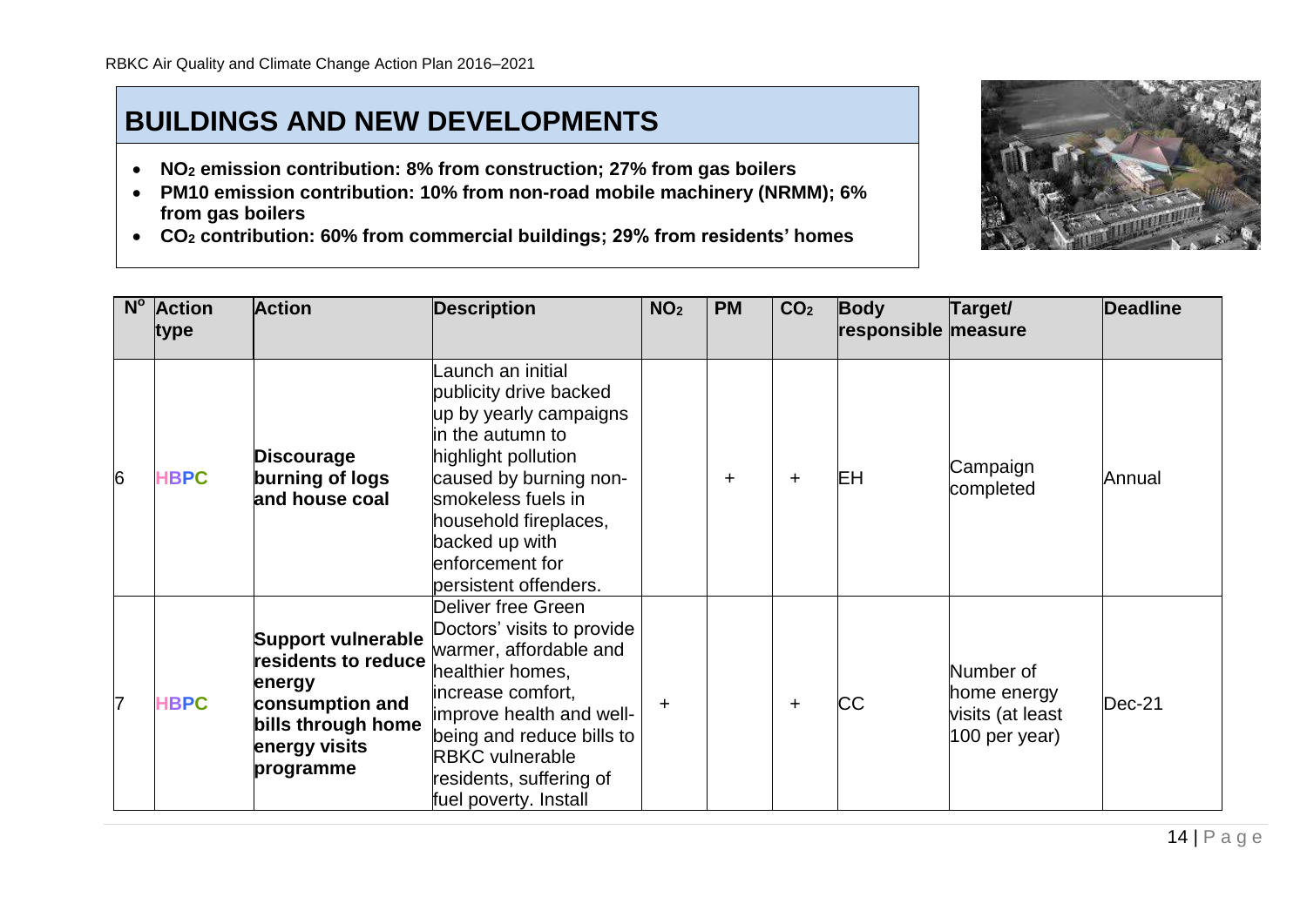RBKC Air Quality and Climate Change Action Plan 2016–2021

|    | N° Action  | <b>Action</b>                                                                                                                          | <b>Description</b>                                                                                                                                                                                                                                                   | NO <sub>2</sub> | <b>PM</b> | CO <sub>2</sub> | <b>Body</b>         | Target/                                                                           | <b>Deadline</b> |
|----|------------|----------------------------------------------------------------------------------------------------------------------------------------|----------------------------------------------------------------------------------------------------------------------------------------------------------------------------------------------------------------------------------------------------------------------|-----------------|-----------|-----------------|---------------------|-----------------------------------------------------------------------------------|-----------------|
|    | type       |                                                                                                                                        |                                                                                                                                                                                                                                                                      |                 |           |                 | responsible measure |                                                                                   |                 |
|    |            |                                                                                                                                        | energy efficiency<br>measures.                                                                                                                                                                                                                                       |                 |           |                 |                     |                                                                                   |                 |
| 8  | <b>BR</b>  | <b>Promote case</b><br>studies of higher-<br>standard insulation<br>and heating<br>systems for<br>existing buildings<br>in the borough | Promote exemplar case<br>studies about<br>sustainable retrofit and<br>regeneration schemes<br>within the borough that<br>have improved insulation<br>and heating systems,<br>and which have<br>exceeded the minimum<br>standards set out in<br>building regulations. | $\ddot{}$       |           | $\ddot{}$       | CC                  | At least one<br>example a year                                                    | Ongoing         |
| 9  | PCL        | <b>Insulate the</b><br>heating systems<br>in schools                                                                                   | Deliver and support<br>flange and valve<br>insulation projects to<br>the remaining 11<br>schools to reduce<br>carbon emissions and<br>improve energy<br>efficiency.                                                                                                  | +               |           | $\ddot{}$       | СC                  | Reductions of 75<br>tonnes of CO <sub>2</sub><br>and 55.6kg of<br>NO <sub>2</sub> | Dec-21          |
| 10 | <b>PCL</b> | <b>Make sure that</b><br>boilers in schools<br>are set up and<br><b>controlled to</b><br>better adapt<br>heating to each               | Deliver heating<br>health check<br>projects to a large<br>number of<br>schools.                                                                                                                                                                                      | $\ddot{}$       |           | ÷               | СC                  | Reductions of<br>185 tonnes of<br>$CO2$ and 137kg of<br>NO <sub>2</sub>           | Dec-21          |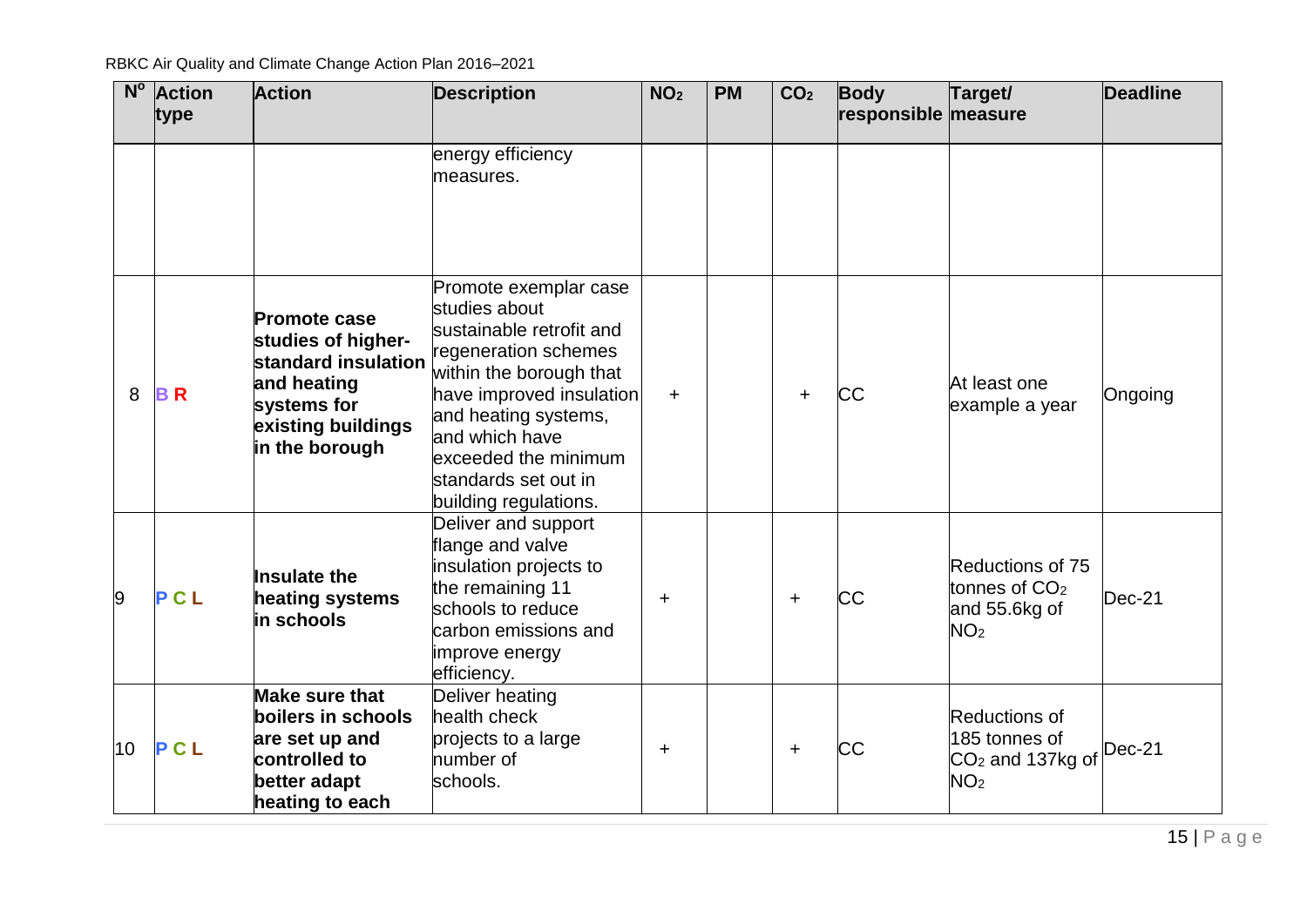|    | Nº Action<br>type | <b>Action</b>                                                                                            | <b>Description</b>                                                                                                                                                                                                            | NO <sub>2</sub> | <b>PM</b> | CO <sub>2</sub> | <b>Body</b><br>responsible measure | Target/                                                                                                                   | <b>Deadline</b> |
|----|-------------------|----------------------------------------------------------------------------------------------------------|-------------------------------------------------------------------------------------------------------------------------------------------------------------------------------------------------------------------------------|-----------------|-----------|-----------------|------------------------------------|---------------------------------------------------------------------------------------------------------------------------|-----------------|
|    |                   | school's<br><b>Needs</b>                                                                                 |                                                                                                                                                                                                                               |                 |           |                 |                                    |                                                                                                                           |                 |
| 11 | CL                | <b>Continue to install</b><br>energy-efficient<br><b>LED lighting in</b><br>schools                      | Deliver energy<br>efficiency lighting<br>projects within<br>schools to increase<br>the use of LEDs and<br>reduce CO <sub>2.</sub>                                                                                             |                 |           | $+$             | Ed/CC                              | Reductions of 40<br>tonnes of CO <sub>2</sub><br>and 29.6kg of<br>NO <sub>2</sub>                                         | Ongoing         |
| 12 | <b>BPCL</b>       | <b>Embed climate</b><br>change and<br>sustainability<br>topics in the<br>schools'<br>curriculum          | Organise the Children<br>Parliament on the<br>Environment, deliver<br>energy champions and<br>climate change<br>workshops/session and<br>carbon reduction<br>initiatives in schools.                                          | $\ddot{}$       |           |                 | CC/Ed                              | At least 5<br>sessions in<br>schools delivered<br>and 5 schools<br>participating in<br>Children<br>Parliament per<br>vear | Ongoing         |
| 13 | <b>BPCL</b>       | Develop planned<br>programme of<br>communal boiler<br>upgrades and<br>renewals within<br>council housing | Complete the review of<br>communal boilers from<br>council housing and<br>develop a planned<br>programme of<br>replacements and<br>upgrade works. When<br>possible, install<br>individual controlled<br>heating within flats. | $\ddot{}$       |           | $\ddot{}$       | Hou                                | Review of<br>completed and<br>replacement<br>programme<br>planned                                                         | $Dec-20$        |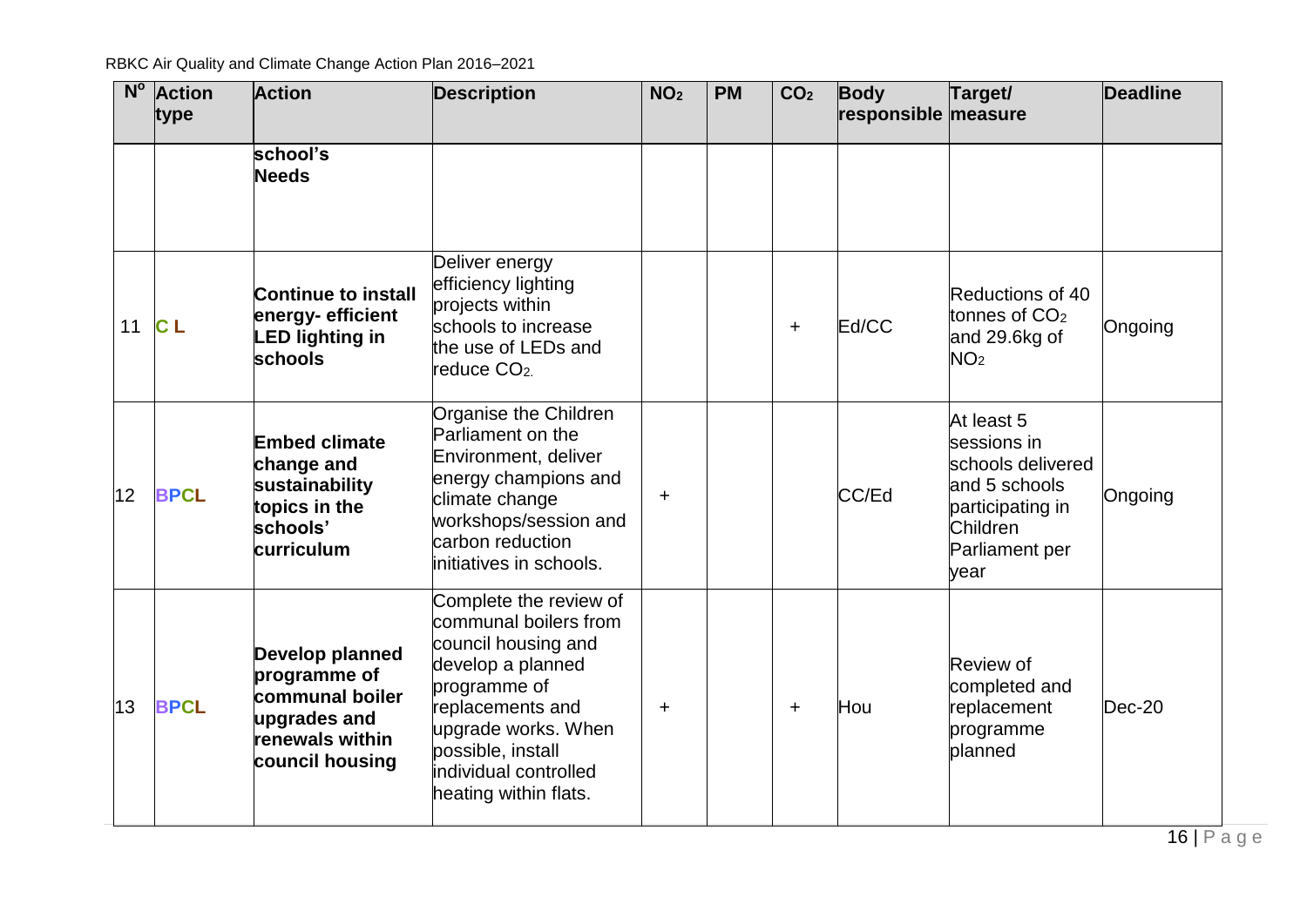RBKC Air Quality and Climate Change Action Plan 2016–2021

| $N^{\circ}$ | <b>Action</b><br>type | <b>Action</b>                                                                                                                                | <b>Description</b>                                                                                                                                                                                                                                                       | NO <sub>2</sub> | <b>PM</b> | CO <sub>2</sub> | <b>Body</b><br>responsible measure | Target/                                                                                                                                           | <b>Deadline</b> |
|-------------|-----------------------|----------------------------------------------------------------------------------------------------------------------------------------------|--------------------------------------------------------------------------------------------------------------------------------------------------------------------------------------------------------------------------------------------------------------------------|-----------------|-----------|-----------------|------------------------------------|---------------------------------------------------------------------------------------------------------------------------------------------------|-----------------|
| 14          | <b>PCL</b>            | Install ultra-low-<br>nitrogen oxide<br>(NOx) boilers in<br>council housing                                                                  | Install ultra-low-pollution<br>boilers in the next<br>phase of boiler<br>replacement in social<br>and council housing<br>(further phase planned<br>for 2019-20).                                                                                                         | $\ddot{}$       |           | $\ddot{}$       | Hou/CpS                            | Increased%<br>gas/NO <sub>2</sub><br>reduction Ultra-<br>low-NO <sub>x</sub> boilers<br>emit on average<br>60% less NOx<br>than existing<br>plant | Apr-20          |
| 15          | <b>PCL</b>            | Incorporate energy<br>efficiency<br>improvements into<br>the Council's<br>planned social<br>housing renewal<br>programme                     | Incorporate energy<br>efficiency improvements<br>into the planned<br>renewal programme: for<br>example, upgrade<br>windows from single-<br>glazed to double-glazed<br>and improve the<br>insulation standard for<br><b>Council properties</b><br>when renewing<br>roofs. | $\div$          |           | $\ddot{}$       | Hou                                | X energy<br>efficiency<br>measures<br>implemented<br>(tbc)                                                                                        | 2020            |
| 16          | <b>PCL</b>            | <b>Explore the</b><br>opportunity to<br>install renewable<br>energy<br>technologies in<br>Council's social<br>housing (e.g.<br>solar panels) | Through additional or<br>external funding.<br>Renewables will be<br>considered and<br>explored but insulation<br>and energy efficiency<br>will be a higher priority.<br>It will be undertaken<br>when it is a practical<br>and affordable solution.                      | $\ddot{}$       |           | $\pm$           | Hou/CC                             | Feasibility study<br>done for<br>renewables                                                                                                       | Apr-20          |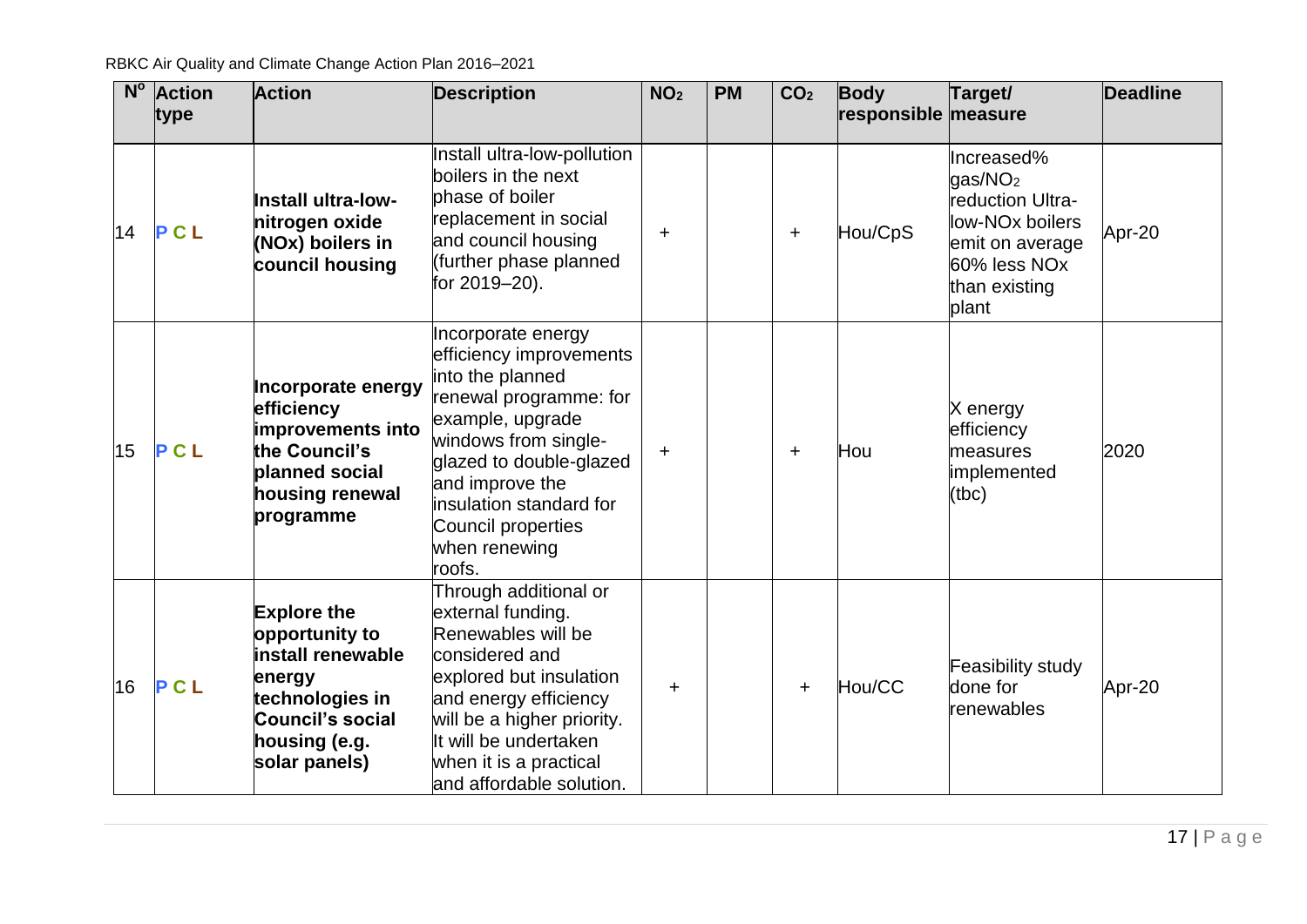| N <sup>o</sup> | <b>Action</b> | <b>Action</b>                                                                                                                        | <b>Description</b>                                                                                                                                                                                                                                                               | NO <sub>2</sub> | <b>PM</b> | CO <sub>2</sub> | <b>Body</b>         | Target/                                                                   | <b>Deadline</b> |
|----------------|---------------|--------------------------------------------------------------------------------------------------------------------------------------|----------------------------------------------------------------------------------------------------------------------------------------------------------------------------------------------------------------------------------------------------------------------------------|-----------------|-----------|-----------------|---------------------|---------------------------------------------------------------------------|-----------------|
|                | type          |                                                                                                                                      |                                                                                                                                                                                                                                                                                  |                 |           |                 | responsible measure |                                                                           |                 |
| 17             | HPC           | <b>Ensure that major</b><br>building sites<br>minimise dust and<br>emissions<br>including those<br>from on-site<br>mechanical plant  | Apply the new London<br>Plan-The Control of<br><b>Dust and Emissions</b><br>During Construction<br>and Demolition<br>Supplementary<br><b>Planning Guidance and</b><br>require low-emission<br><b>NRMM</b> with<br>appropriate Euro<br>standards on major<br>redevelopment sites. | $\ddot{}$       | $\ddot{}$ |                 | EH/PI               | 100% of major<br>planning<br>applications                                 | Ongoing         |
| 18             | <b>PCR</b>    | <b>Ensure that the</b><br>planning system<br>minimises the<br>impact of new<br>development<br>during operation                       | Utilise the planning<br>application process to<br>assess the<br>implementation of<br>energy strategies in<br>major developments<br>and make air quality<br>and climate change<br>recommendations.                                                                                | ÷               | $\pm$     | $\ddot{}$       | EH/CC               | 100% of major<br>planning<br>applications                                 | Ongoing         |
| 19             | P C           | Use the planning<br>system to ensure<br>that emissions<br>from energy and<br>heat sources in<br>new<br>developments are<br>minimised | Make informed decisions<br>on planning applications<br>about Decentralised<br>Energy (DE) networks,<br><b>Combined Heating</b><br>Power (CHP), biomass<br>and biofuel, by<br>considering the balance                                                                             | $\ddot{}$       | $\ddot{}$ | $\ddot{}$       | EH/PI/CC            | Approach agreed<br>and implemented<br>as part of<br>planning<br>decisions | Ongoing         |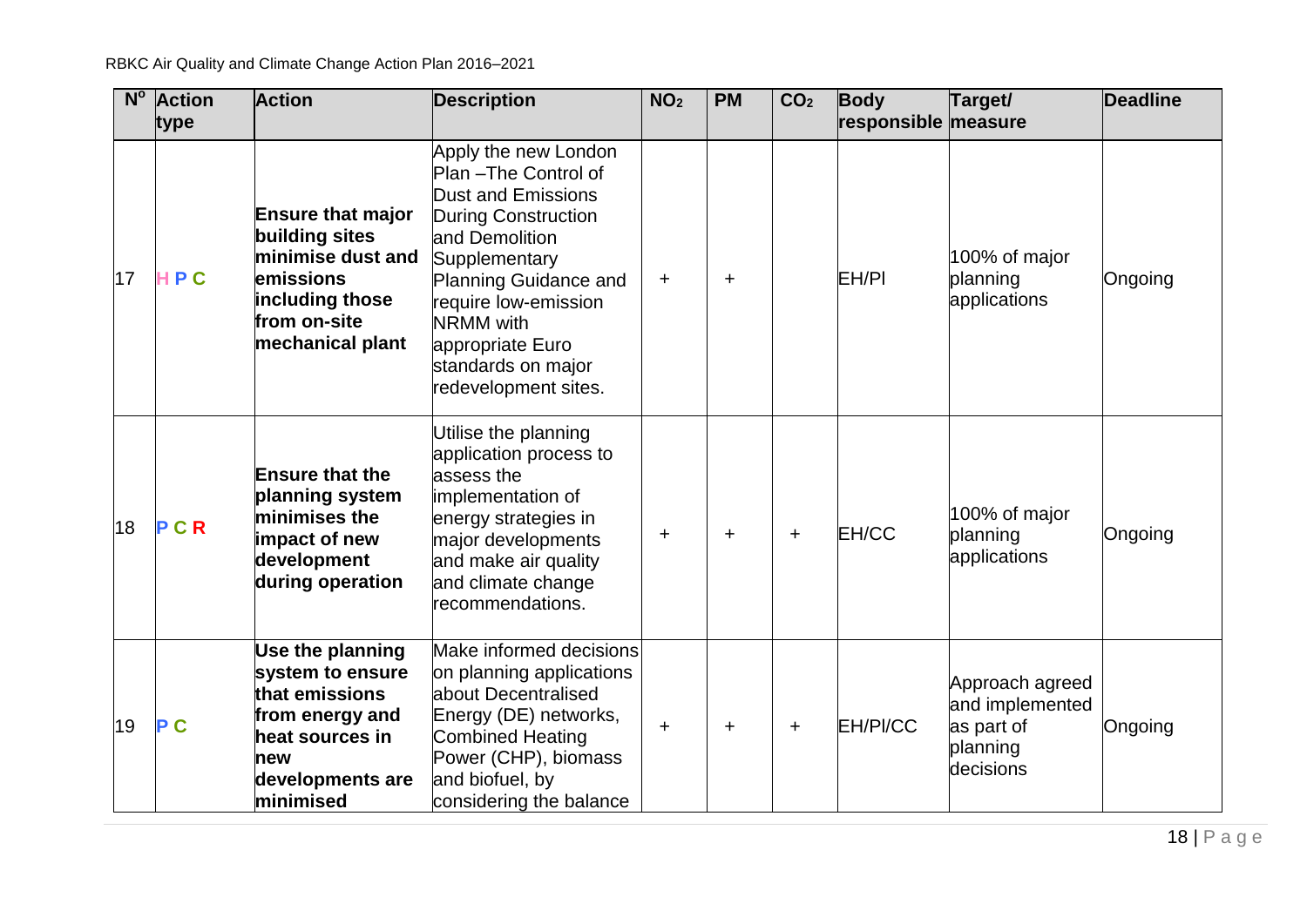RBKC Air Quality and Climate Change Action Plan 2016–2021

| $N^{\circ}$ | <b>Action</b><br>type | <b>Action</b>                                                    | <b>Description</b>                                                                                                                                                                                                                                                                                                                                                                  | NO <sub>2</sub> | <b>PM</b> | CO <sub>2</sub> | <b>Body</b><br>responsible measure | Target/                                                                               | <b>Deadline</b> |
|-------------|-----------------------|------------------------------------------------------------------|-------------------------------------------------------------------------------------------------------------------------------------------------------------------------------------------------------------------------------------------------------------------------------------------------------------------------------------------------------------------------------------|-----------------|-----------|-----------------|------------------------------------|---------------------------------------------------------------------------------------|-----------------|
|             |                       |                                                                  | between air quality and<br>CO <sub>2</sub> reduction benefits.<br>Assess and make<br>recommendations.                                                                                                                                                                                                                                                                               |                 |           |                 |                                    |                                                                                       |                 |
| 20          | <b>PCR</b>            | <b>Ensure any new</b><br>of major<br>zero carbon.                | Apply the London Plan<br>policy 5.2 and utilise the<br>Local Plan to request<br>residential element of all<br>major schemes to<br>achieve 100% reduction<br>homes forming parton site; if not possible, a<br>minimum 35 percent<br>developments to be reduction of regulated<br>carbon emissions on-<br>site, and offset all<br>remaining carbon<br>emissions up to 100<br>percent. |                 |           |                 | PI/CC                              | 100% of domestic<br>major applications<br>implement the<br>zero carbon home<br>policy | Ongoing         |
| 21          | HPC                   | Improve walking<br>and cycling<br>access to White<br><b>City</b> | Provide new direct<br>pedestrian and cycle<br>routes by means of a<br>bridge and a subway<br>between the White City<br>Opportunity Area and<br>Norland and Notting<br>Barns wards.                                                                                                                                                                                                  |                 | l+        |                 | Pl/Tr                              |                                                                                       | $Dec-20$        |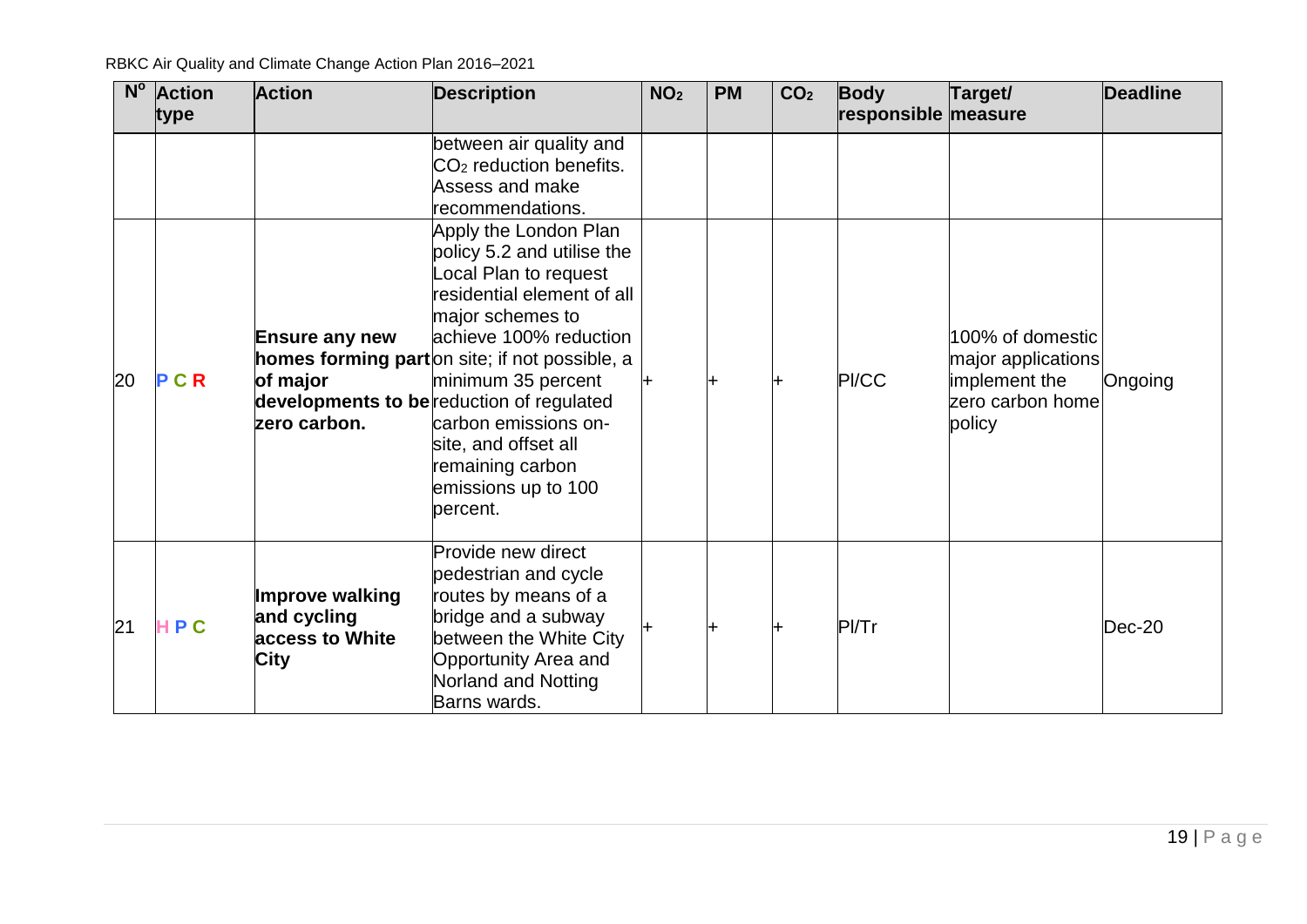### **TRANSPORT: CYCLING, CAR AND GOODS VEHICLE USAGE**

- **NO<sup>2</sup> emission contribution: 49% from road transport**
- **PM10 emission contribution: 75% from road transport**
- **CO<sup>2</sup> contribution: 11% from road transport**



<span id="page-20-0"></span>

| $N^{\circ}$ | <b>Action</b><br>type | <b>Action</b>                                                                                                                      | <b>Description</b>                                                                                                                                                                                                                                   | NO <sub>2</sub> | <b>PM</b> | CO <sub>2</sub> | <b>Body</b><br>responsible measure | Target/                                                                                                              | <b>Deadline</b> |
|-------------|-----------------------|------------------------------------------------------------------------------------------------------------------------------------|------------------------------------------------------------------------------------------------------------------------------------------------------------------------------------------------------------------------------------------------------|-----------------|-----------|-----------------|------------------------------------|----------------------------------------------------------------------------------------------------------------------|-----------------|
| 22          | <b>HBPCL</b>          | <b>Continue to</b><br>reduce the<br>Council's<br>vehicle<br>emissions                                                              | Deliver the Council's<br><b>Green Fleet Strategy</b><br>and Action Plan and<br>implement the green<br>procurement process<br>to lease ultra-low<br>emission vehicles and<br>introduce a travel<br>hierarchy with active<br>travel at the core of it. | $\ddot{}$       | $\ddot{}$ | $\pm$           | СC                                 | 100% electric<br>and/or hybrid for<br>less than 7,5<br>tonnes vehicles<br>by 2021 (where<br>technology<br>available) | Mar-22          |
| 23          |                       | <b>Continue to</b><br>reduce<br>emissions<br>from our<br>contractor's<br>waste<br>collection<br>and street<br>cleaning<br>vehicles | Work with our waste<br>contractor to reduce<br>emissions from its fleet<br>and improve their<br>operations.                                                                                                                                          | $\ddot{}$       | $\ddot{}$ | $\pm$           | <b>CC/W</b>                        | 35% CO <sub>2</sub><br>reduction versus<br>$2007 - 08$                                                               | Ongoing         |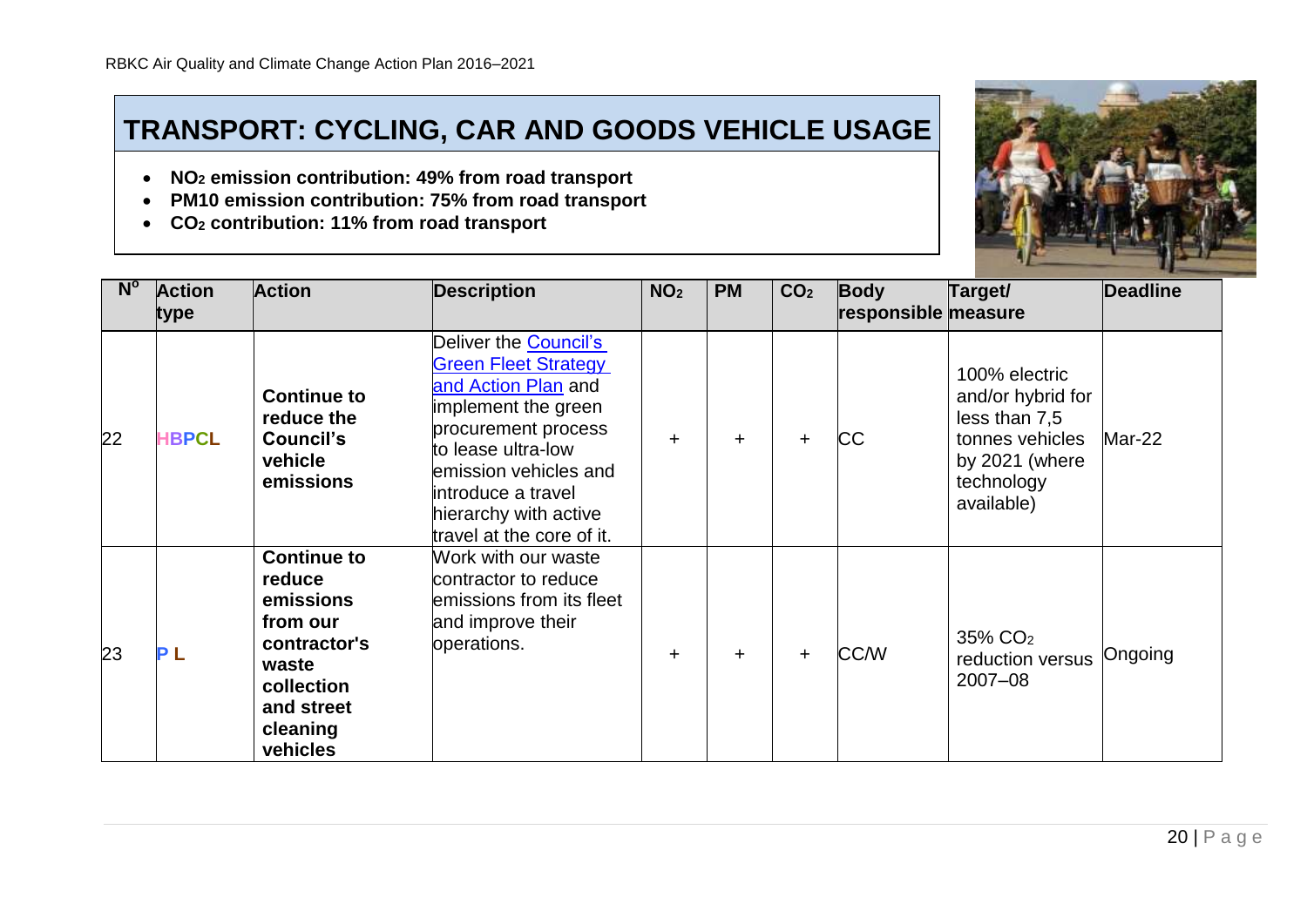RBKC Air Quality and Climate Change Action Plan 2016–2021

| N <sup>o</sup> | <b>Action</b><br>type | <b>Action</b>                                                                         | <b>Description</b>                                                                                                                                                                                                                                                                                                                                                                                         | NO <sub>2</sub> | <b>PM</b> | CO <sub>2</sub> | <b>Body</b><br>responsible measure | Target/                                                                                                                                                 | <b>Deadline</b> |
|----------------|-----------------------|---------------------------------------------------------------------------------------|------------------------------------------------------------------------------------------------------------------------------------------------------------------------------------------------------------------------------------------------------------------------------------------------------------------------------------------------------------------------------------------------------------|-----------------|-----------|-----------------|------------------------------------|---------------------------------------------------------------------------------------------------------------------------------------------------------|-----------------|
| 24             | <b>HBPCL</b>          | <b>Work with</b><br>contractors to<br>green their<br>fleet and<br>comply with<br>ULEZ | Include requirements<br>for contractors to use<br>low and ultra-low<br>emission vehicles as<br>part of their operations<br>and ensure their fleet<br>is ULEZ compliant.                                                                                                                                                                                                                                    | $\pm$           | $\pm$     | $\ddot{}$       | CC/W/Tr                            | Number of<br>electric and<br>hybrid cars used<br>by<br>contractors/100%<br><b>ULEZ</b> compliant                                                        | Ongoing         |
| 25             | <b>HBPC</b>           | <b>Increase</b><br>public<br>awareness to<br>reduce engine<br>idling                  | Reduce idling of<br>engines by raising<br>awareness of public<br>health and<br>environmental<br>benefits, in addition to<br>using enforcement<br>powers to issue fines<br>to those who persist.<br>Carry out campaigns<br>targeted at the public,<br>fleet managers and<br>council drivers, e.g.<br>including a pamphlet in<br>permit renewal<br>paperwork. Erect<br>temporary<br>signage in target areas. | $\pm$           | $\pm$     | ÷.              | EH/W/Tr                            | Campaigns<br>undertaken and<br>at least one ad<br>hoc large<br>enforcement<br>action per year.<br>Number of<br>warnings and<br>fixed penalty<br>notices | Ongoing         |
| 26             | <b>BPC</b>            | Open up more<br>one-way streets<br>to cyclists using                                  | Continue to convert<br>one-way streets to<br>two-way operation for                                                                                                                                                                                                                                                                                                                                         | ٠               | $\pm$     | ÷               | Tr                                 | Increase in<br>schemes                                                                                                                                  | Ongoing         |
|                |                       | both directions                                                                       | cycling.                                                                                                                                                                                                                                                                                                                                                                                                   |                 |           |                 |                                    |                                                                                                                                                         |                 |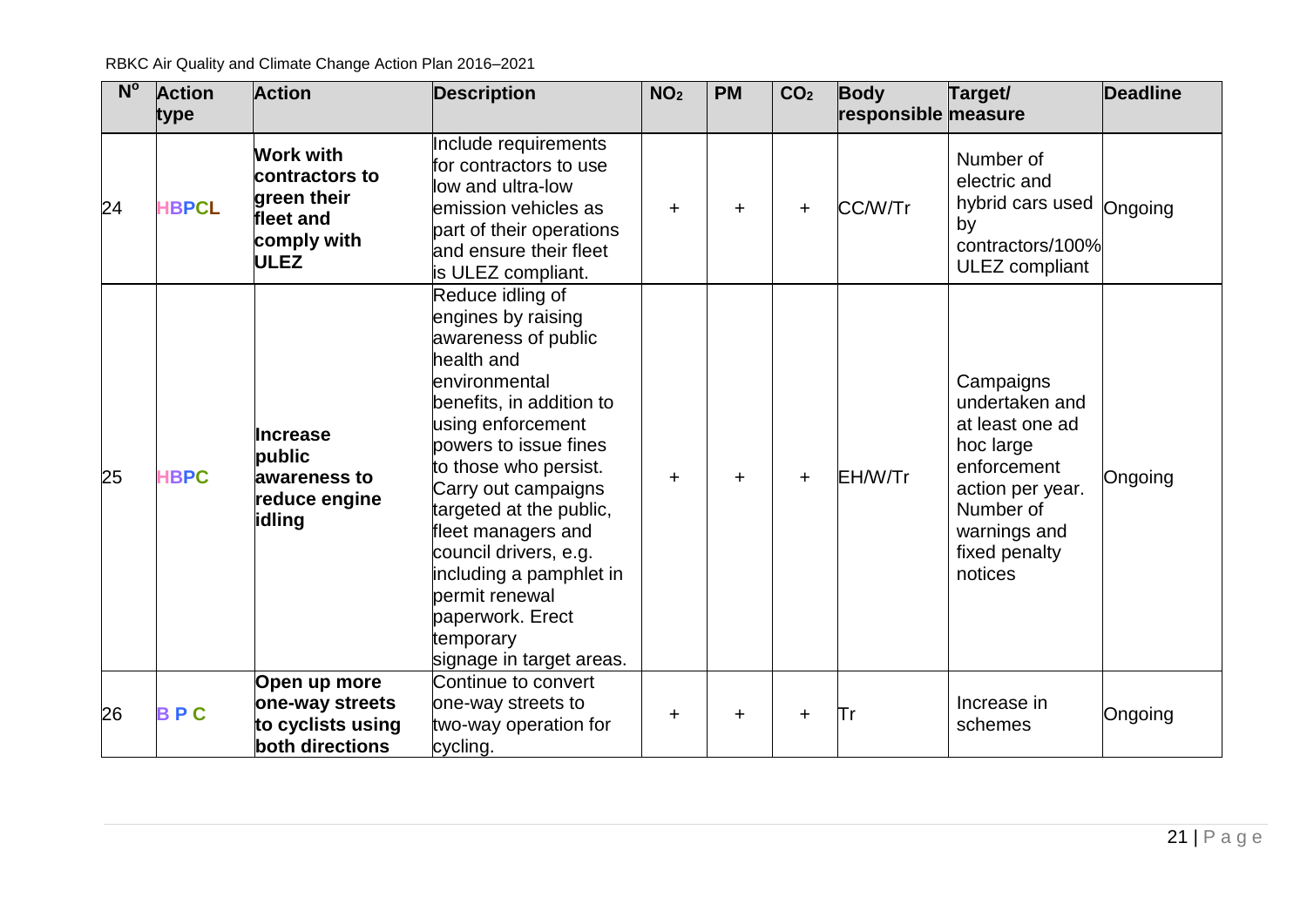RBKC Air Quality and Climate Change Action Plan 2016–2021

| $N^{\circ}$ | <b>Action</b><br>type | <b>Action</b>                                                    | <b>Description</b>                                                                                                            | NO <sub>2</sub> | <b>PM</b> | CO <sub>2</sub> | Body<br>responsible measure | Target/                                 | Deadline |
|-------------|-----------------------|------------------------------------------------------------------|-------------------------------------------------------------------------------------------------------------------------------|-----------------|-----------|-----------------|-----------------------------|-----------------------------------------|----------|
| 27          | 4 B                   | <b>Create safe</b><br>areas for<br>cyclists at traffic<br>lights | Consider opportunities<br>for introducing<br><b>Advanced Stop Lines</b><br>for cyclists when<br>reviewing traffic<br>signals. |                 |           |                 | l r                         | Traffic signal<br>junctions<br>reviewed | Ongoing  |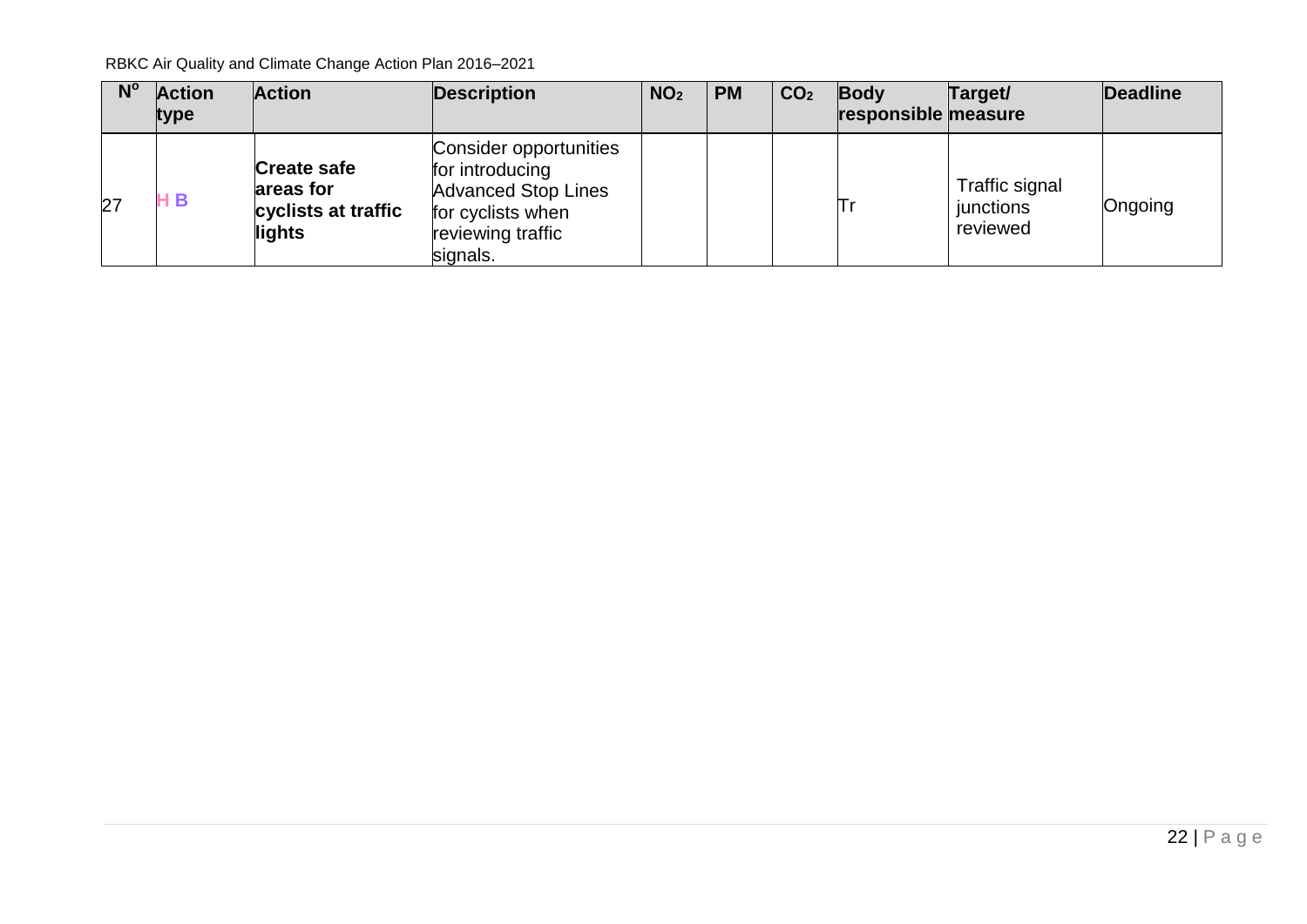### **BUSINESS AND COMMUNITY**

- **NO<sup>2</sup> emission contribution: 19% from gas boilers; 49% from road transport**
- **PM10 emission contribution: 75% from road transport**
- **CO<sup>2</sup> contribution: 60% from commercial buildings; 29% from residents' homes; 11% from road transport**
- **10.7% of residents living in fuel poverty**



<span id="page-23-0"></span>

| $N^{\circ}$ | <b>Action</b><br>type | <b>Action</b>                                                                                                       | <b>Description</b>                                                                                                                                                                                                                                                    | NO <sub>2</sub> | <b>PM</b> | CO <sub>2</sub> | <b>Body</b><br>responsible measure | Target/                                                                                                    | <b>Deadline</b> |
|-------------|-----------------------|---------------------------------------------------------------------------------------------------------------------|-----------------------------------------------------------------------------------------------------------------------------------------------------------------------------------------------------------------------------------------------------------------------|-----------------|-----------|-----------------|------------------------------------|------------------------------------------------------------------------------------------------------------|-----------------|
| 28          | BPC                   | <b>Support residents to</b><br>take action in their<br>local areas and<br>implement<br>community energy<br>projects | Encourage and<br>empower residents to<br>help tackle climate<br>change and reduce<br>energy consumption in<br>their local areas and<br>homes. Stimulate<br>attitude and behaviour<br>change through<br>community energy<br>projects and energy<br>workshops/training. | $\ddot{}$       | $\ddot{}$ | $\ddot{}$       | <b>CC</b>                          | At least one<br>community<br>energy project<br>supported per<br>year                                       | Ongoing         |
| 29          | BPC                   | <b>Support and</b><br>encourage the<br>development of<br>community energy<br>enterprises/co-ops                     | Support community<br>groups to come together<br>and generate clean local<br>electricity and put profits<br>back to the community<br>through solar installation<br>and ethical investment.                                                                             | $\ddot{}$       | $\ddot{}$ | $\ddot{}$       | CC                                 | At least 32<br>tonnes of CO2<br>displaced<br>through the<br>generation of<br>clean electricity<br>per year | $Dec-21$        |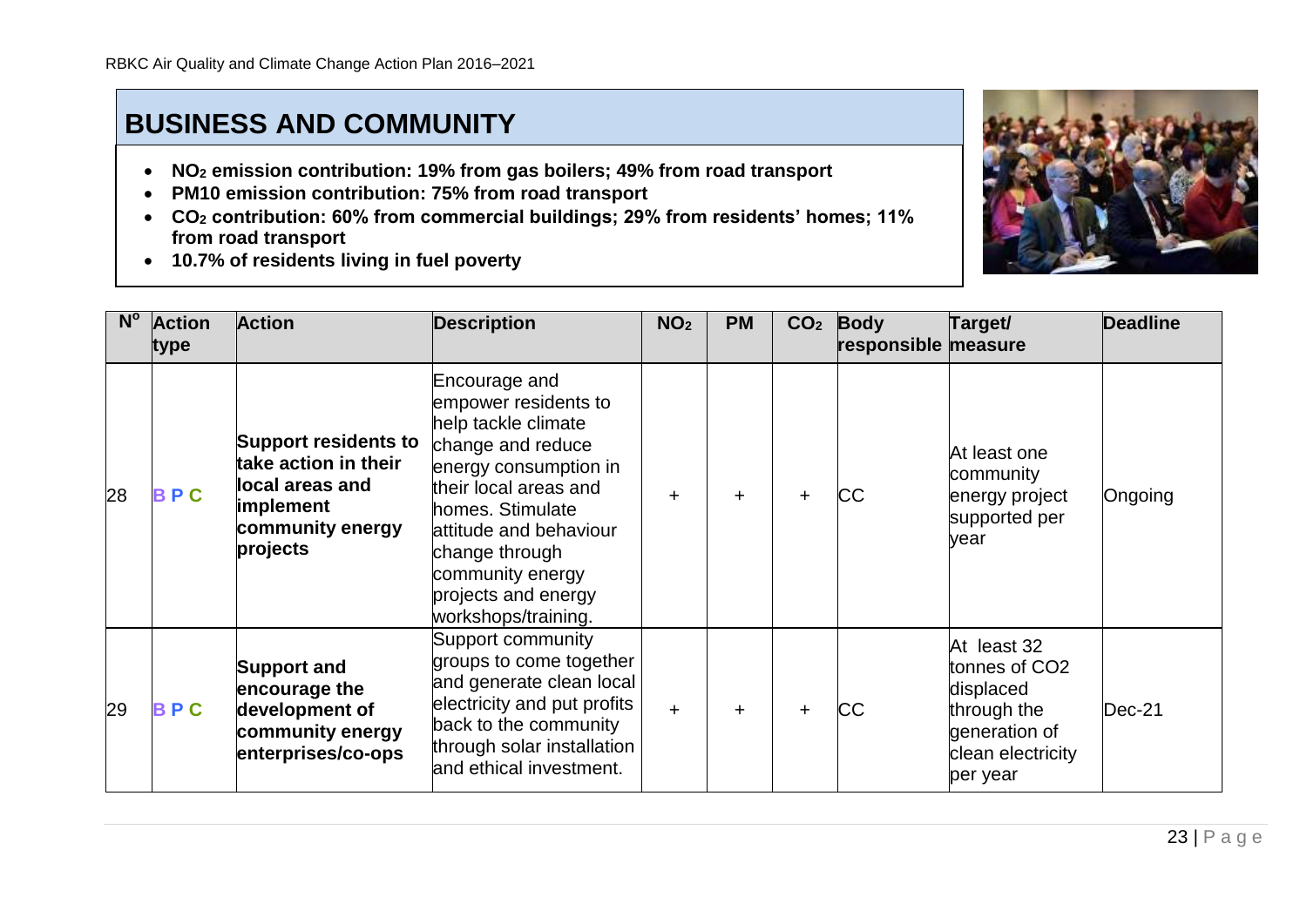RBKC Air Quality and Climate Change Action Plan 2016–2021

| $N^{\circ}$ | <b>Action</b><br>type | <b>Action</b>                                                                                              | <b>Description</b>                                                                                                                                                                                                                                             | NO <sub>2</sub> | <b>PM</b> | CO <sub>2</sub> | <b>Body</b><br>responsible measure | Target/                                                             | <b>Deadline</b> |
|-------------|-----------------------|------------------------------------------------------------------------------------------------------------|----------------------------------------------------------------------------------------------------------------------------------------------------------------------------------------------------------------------------------------------------------------|-----------------|-----------|-----------------|------------------------------------|---------------------------------------------------------------------|-----------------|
| 30          | <b>BPC</b>            | <b>Encourage and</b><br>increase the<br>green energy in the<br>borough                                     | Deliver and facilitate<br>pan-London solar<br>renewable uptake and schemes which support<br>residents to install solar<br>panels.                                                                                                                              | $\ddot{}$       | $\ddot{}$ | $\ddot{}$       | СC                                 | Number of<br>residents<br>registered & solar<br>installs            | Ongoing         |
| 31          | $\mathbf C$           | <b>Identify and train</b><br>green champions<br>in the community                                           | Identify and sign up<br>green<br>champions/leaders and<br>residents' groups within<br>the borough to initiate<br>and support the delivery<br>of energy reduction and<br>energy generation<br>projects or provide<br>energy advice to their<br>local community. | ÷.              | $\div$    | $\ddot{}$       | <b>CC</b>                          | At least five<br>green champions<br>engaged and<br>trained per year | Ongoing         |
| 32          | $\mathbf C$           | Understand better the<br>sources and<br>quantities of<br>greenhouse gas<br>emissions across the<br>borough | Analyse the sources and<br>quantities of greenhouse<br>gas emissions across<br>the borough.                                                                                                                                                                    |                 |           | $\ddot{}$       | СC                                 | Data published<br>and analysed<br>versus target                     | Every<br>August |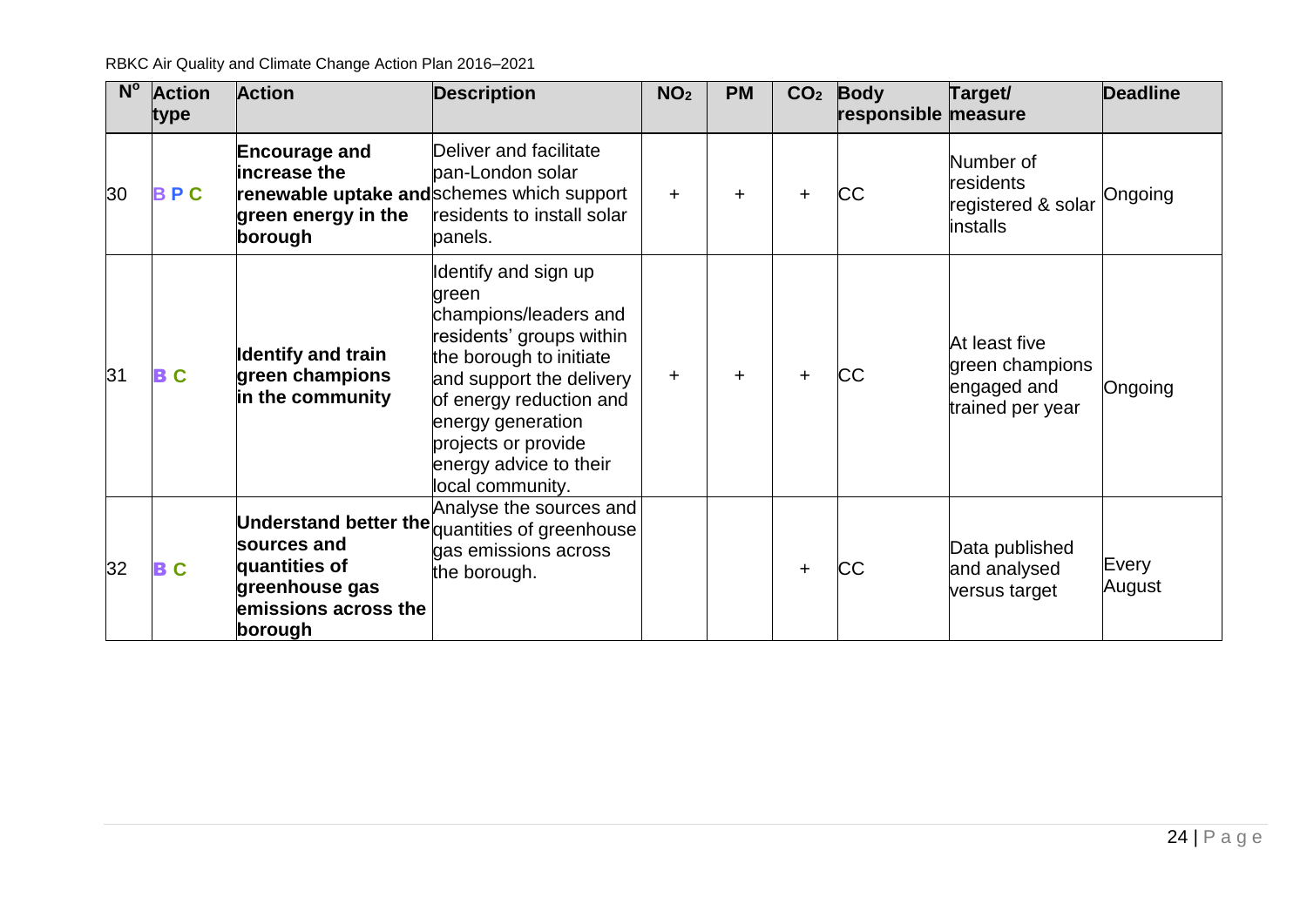| N <sup>o</sup> | <b>Action</b> | <b>Action</b>                                                                                                | <b>Description</b>                                                                                                                                                                                                                                                                             | NO <sub>2</sub> | <b>PM</b> | CO <sub>2</sub> | <b>Body</b>         | Target/                                                                                                          | <b>Deadline</b> |
|----------------|---------------|--------------------------------------------------------------------------------------------------------------|------------------------------------------------------------------------------------------------------------------------------------------------------------------------------------------------------------------------------------------------------------------------------------------------|-----------------|-----------|-----------------|---------------------|------------------------------------------------------------------------------------------------------------------|-----------------|
|                | type          |                                                                                                              |                                                                                                                                                                                                                                                                                                |                 |           |                 | responsible measure |                                                                                                                  |                 |
| 33             | <b>BRC</b>    | <b>Support local</b><br>community centres,<br>organisations and<br>businesses to reduce<br>carbon emissions. | Offer environmental<br>advice and sources of<br>technical and funding<br>information to local<br>businesses, community<br>centres and large<br>organisations on how to<br>improve energy<br>efficiency of their<br>buildings and operations.                                                   |                 |           | $\ddot{}$       | <b>CC</b>           | Number groups<br>engaged and<br>CO <sub>2</sub> reductions                                                       | Ongoing         |
| 34             | <b>HBPC</b>   | <b>Encourage visitors</b><br>to major venues to<br>walk or cycle                                             | Work with major<br>destination venues in line<br>with the Healthy<br><b>Workplace Charter to</b><br>reduce trips using private<br>and public transport by<br>promoting active travel<br>(walking and cycling),<br>using customised<br>maps and<br>adapting existing<br>publicity<br>materials. | $+$             | $\pm$     | $\ddot{}$       | EH/PI               | Five major<br>venues<br>approached.<br>Planning policy<br>applied to all<br>relevant<br>planning<br>applications | $Dec-20$        |
| 35             | BPC           | <b>Support</b><br>businesses to<br>reduce their<br>emissions from<br>deliveries                              | Support businesses to<br>combine and<br>rationalise deliveries<br>(of 100-400kg loads)<br>using low-/zero-<br>lemissions vehicles and<br>local distribution hubs<br>for final-stage<br>deliveries.                                                                                             | $\pm$           | $\pm$     | $\ddot{}$       | EH                  | Mileage reduction<br>of deliveries for<br>three businesses<br>in different<br>sectors                            | $Dec-20$        |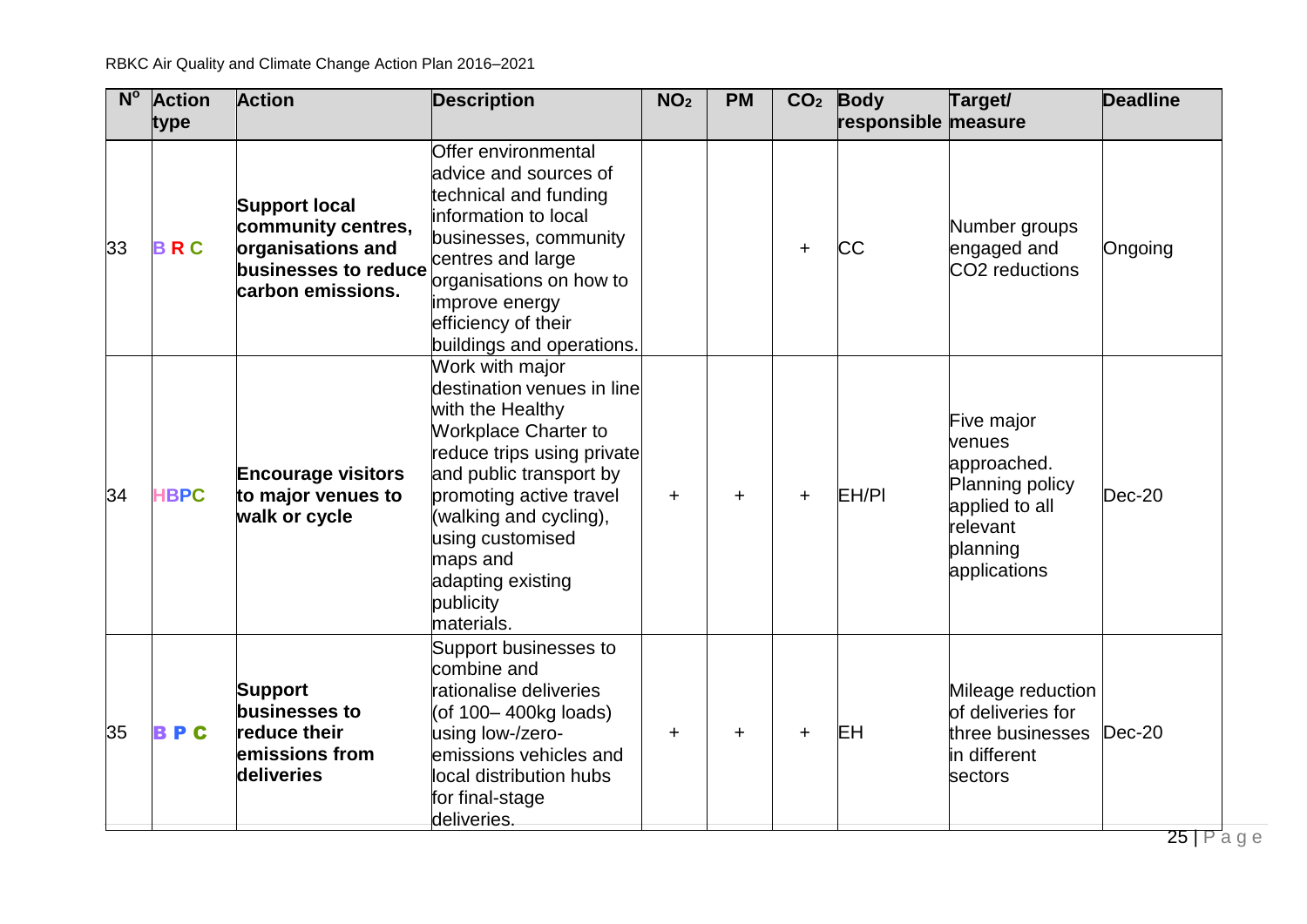| N <sup>o</sup> | <b>Action</b>  | <b>Action</b>                                                                                                                                                                 | <b>Description</b>                                                                                                                                                                                                                                                                   | NO <sub>2</sub> | <b>PM</b> | CO <sub>2</sub> | <b>Body</b><br>responsible <b>measure</b> | Target/                                                                                           | <b>Deadline</b> |
|----------------|----------------|-------------------------------------------------------------------------------------------------------------------------------------------------------------------------------|--------------------------------------------------------------------------------------------------------------------------------------------------------------------------------------------------------------------------------------------------------------------------------------|-----------------|-----------|-----------------|-------------------------------------------|---------------------------------------------------------------------------------------------------|-----------------|
|                | type           |                                                                                                                                                                               |                                                                                                                                                                                                                                                                                      |                 |           |                 |                                           |                                                                                                   |                 |
| 36             | C <sub>L</sub> | <b>Continue to work</b><br>with our main<br>contractors to<br>reduce their energy<br>consumption                                                                              | Work with the Council's<br>main contractors (Suez,<br>Quadron, leisure<br>supplier) to reduce their<br>overall energy<br>consumption related to<br>the Council's<br>operations (building use<br>and vehicle fleets).                                                                 | $\ddot{}$       |           | $\ddot{}$       | CC/CpS/W                                  | $X$ tonnes $CO2$<br>reduced versus<br>2013-14                                                     | Ongoing         |
| 37             | <b>HBPCR</b>   | <b>Continue to develop</b><br>the Community<br><b>Kitchen Garden</b><br>scheme                                                                                                | Continue to develop the<br>Community Kitchen<br>Garden scheme, which<br>encourages residents<br>and community groups<br>to grow seasonal fresh<br>fruit and vegetables.<br>Local production<br>leliminates deliveries<br>(zero food<br>miles) and helps tackle<br>childhood obesity. |                 |           | $+$             | <b>RBEP</b>                               | Up to ten new<br>kitchen gardens<br>installed a year                                              | Ongoing         |
| 38             | <b>BPCR</b>    | <b>Commercial</b><br>production of<br>fruit, vegetables<br>and flower<br>seedlings through<br>the charitable<br><b>Cultivating</b><br><b>Kensington and</b><br><b>Chelsea</b> | Overseeing the<br>operations of the<br>Cultivating k&C and<br>support volunteers in<br>establishing policies<br>and systems. All profits<br>from sales go to the<br>community kitchen<br>garden clubs.                                                                               |                 |           | $\ddot{}$       | <b>RBEP</b>                               | <b>Profits identified</b><br>and all sales to be<br>conducted from<br><b>Market Garden</b><br>K&C | March 2021      |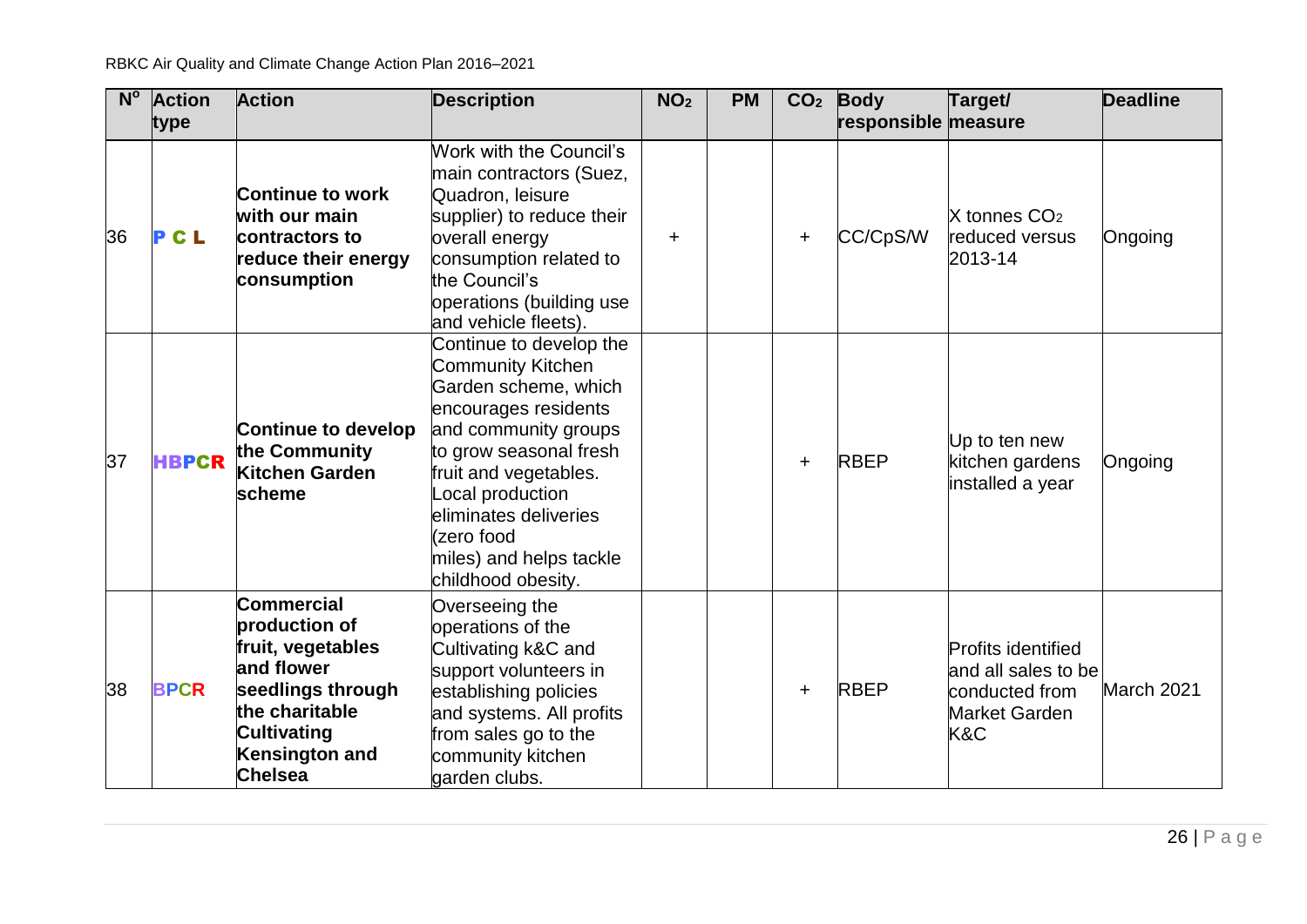RBKC Air Quality and Climate Change Action Plan 2016–2021

| $N^{\circ}$ | <b>Action</b><br>type | <b>Action</b>                                                                                                            | <b>Description</b>                                                                                                                                                                                                                  | NO <sub>2</sub> | <b>PM</b> | CO <sub>2</sub> | <b>Body</b><br>responsible measure | Target/                                                                            | <b>Deadline</b> |
|-------------|-----------------------|--------------------------------------------------------------------------------------------------------------------------|-------------------------------------------------------------------------------------------------------------------------------------------------------------------------------------------------------------------------------------|-----------------|-----------|-----------------|------------------------------------|------------------------------------------------------------------------------------|-----------------|
| 39          | <b>HBPCL</b>          | <b>Increase</b><br>recycling by<br><b>Council staff</b><br>members                                                       | Refresh the promotion of<br>recycling to members of<br>Council staff.                                                                                                                                                               |                 |           | ÷               | CpS/CC                             | 1% annual<br>increase in<br>recycling rate                                         | Ongoing         |
| 40          | <b>BPC</b>            | <b>Increase the</b><br>municipal recycling<br>rate by 2%                                                                 | <b>Deliver</b><br>communication<br>campaigns for<br>residents, improve<br>recycling<br>infrastructure on<br>estates, waste crew<br>training and work with<br>Commercial Waste<br>Team to increase<br>business recycling<br>capture. |                 |           | $\ddot{}$       | <b>WA</b>                          | 2% increase in<br>municipal<br>recycling rate<br>from April 2019<br>to April 2020. | April 2020      |
| 41          | <b>HBPCL</b>          | <b>Review and model</b><br>different waste<br>collection systems                                                         | Assess whether<br>introducing a<br>borough-wide food<br>waste collection will<br>be environmentally<br>beneficial and identify<br>solutions to improve<br>waste collection<br>rounds.                                               | $\ddot{}$       | $\pm$     | $\ddot{}$       | <b>WA/CC</b>                       | Data analysed<br>and report<br>produced                                            | March 2020      |
| 42          | <b>HBCL</b>           | <b>Deliver carbon</b><br>reduction<br>initiatives/campaign<br>within the Council's<br>offices to emissions<br>and change | Implement and deliver<br>the Greening the Office<br>initiative and the Green<br>Champions Scheme in<br>Pembroke Road and at<br>Kensington Town Hall                                                                                 |                 |           | $\ddot{}$       | <b>CC</b>                          | 5 initiatives each<br>vear                                                         | Ongoing         |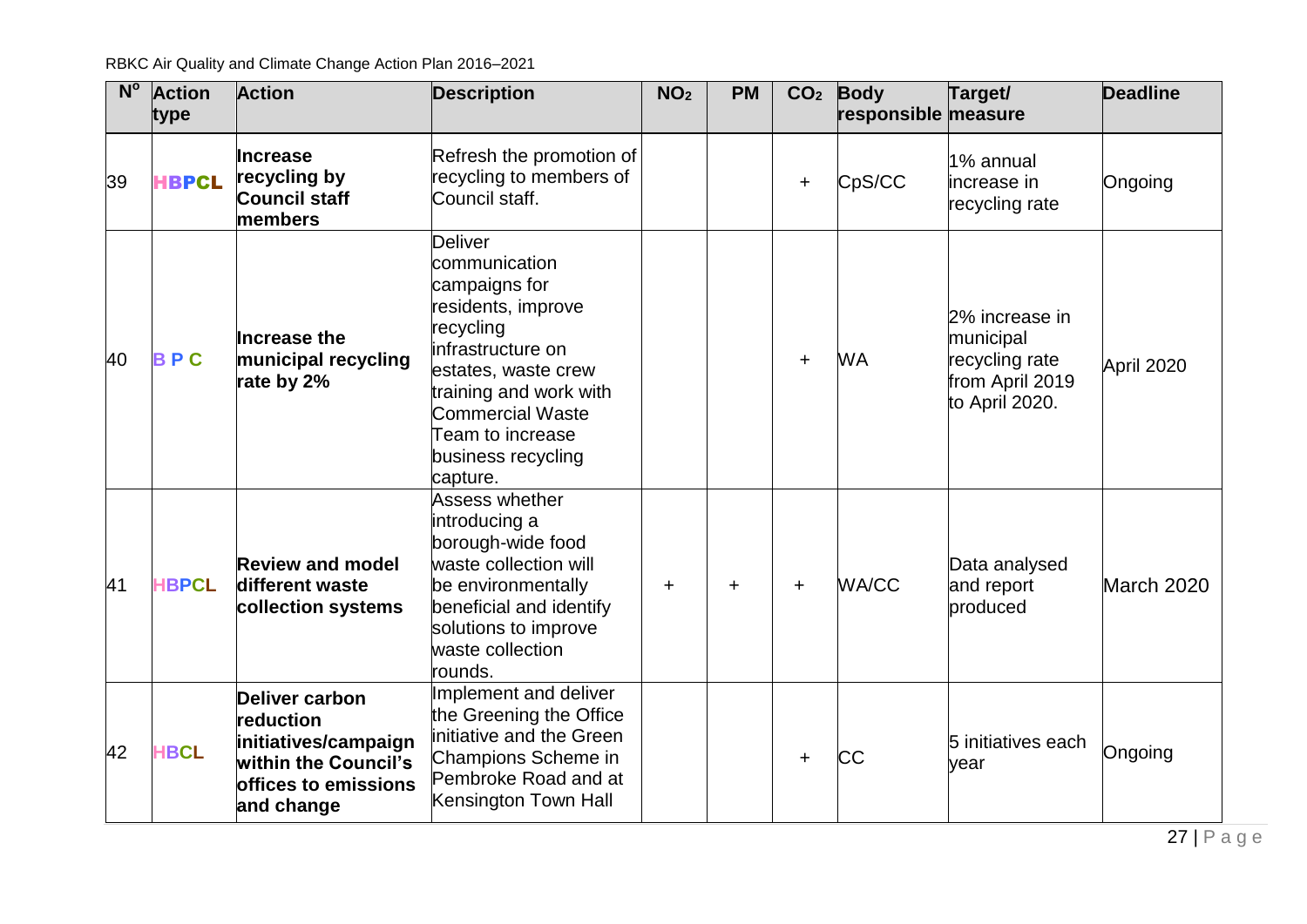RBKC Air Quality and Climate Change Action Plan 2016–2021

| $N^{\circ}$ | <b>Action</b><br>type | <b>Action</b>                                                    | <b>Description</b>                                                                                                                                                                                                                                                    | NO <sub>2</sub> | <b>PM</b> | CO <sub>2</sub> | <b>Body</b><br>responsible measure | Target/                                                                                                                                                                               | <b>Deadline</b> |
|-------------|-----------------------|------------------------------------------------------------------|-----------------------------------------------------------------------------------------------------------------------------------------------------------------------------------------------------------------------------------------------------------------------|-----------------|-----------|-----------------|------------------------------------|---------------------------------------------------------------------------------------------------------------------------------------------------------------------------------------|-----------------|
|             |                       | behaviour                                                        |                                                                                                                                                                                                                                                                       |                 |           |                 |                                    |                                                                                                                                                                                       |                 |
| 43          | <b>BCL</b>            | Develop a Single<br><b>Use Plastic policy</b><br>and action plan | Develop and deliver an<br>action plan to minimise<br>and phase out where<br>feasible, the use of non-<br>essential single-use<br>plastics across the<br>Council's operations and<br>buildings, its<br>contractors/suppliers, in<br>schools and across the<br>borough. |                 |           | $\ddot{}$       | CC/WA/<br>CpS                      | Council buildings<br>to be 100% free of<br>non-essential<br>plastics by 2020/<br>At least 3 schools<br>per year to<br>support in<br>reducing / phasing<br>out single use<br>plastics. | Ongoing         |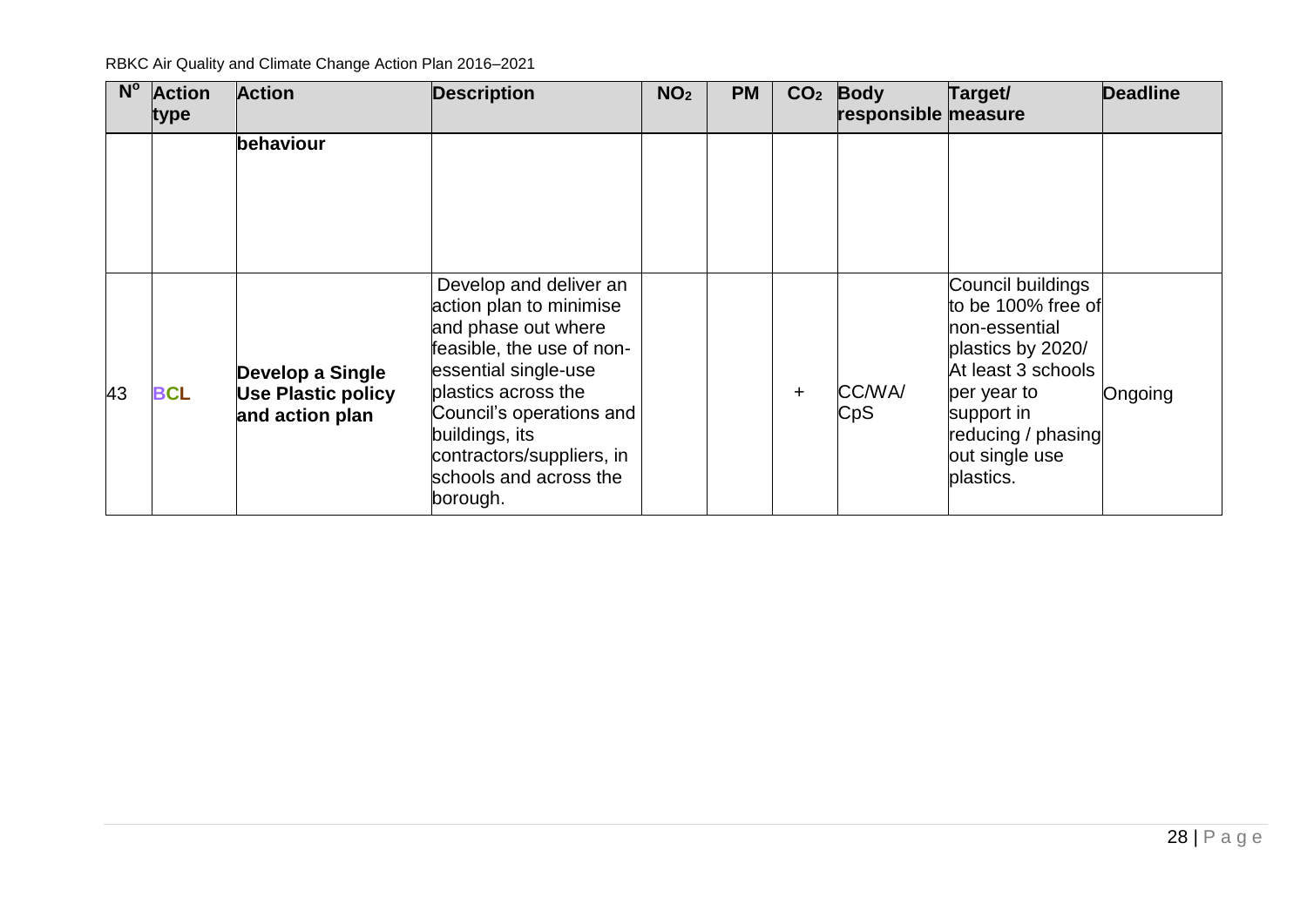### **GREENING MEASURES AND LOCAL IMPROVEMENTS**

- **Reduce costs to NHS.**
- **Reduce impacts of both NO2 and PM10 emissions.**
- **Reduce impacts of severe weather conditions (e.g. floods, heatwaves).**



<span id="page-29-0"></span>

| $N^{\circ}$ | <b>Action</b><br>type | <b>Action</b>                                                                                                                                              | <b>Description</b>                                                                                                                                                                                                                                  | NO <sub>2</sub> | <b>PM</b> |           | $CO2$ Body<br>responsible measure | Target/                                                       | <b>Deadline</b> |
|-------------|-----------------------|------------------------------------------------------------------------------------------------------------------------------------------------------------|-----------------------------------------------------------------------------------------------------------------------------------------------------------------------------------------------------------------------------------------------------|-----------------|-----------|-----------|-----------------------------------|---------------------------------------------------------------|-----------------|
| 44          |                       | Increase the size<br>of the existing<br><b>Counters Creek</b><br><b>Nictorian sewer</b><br>system                                                          | In partnership with<br>Thames Water, facilitate<br>work to increase the<br>size of the existing<br><b>Counters Creek</b><br>Victorian sewer system<br>to cope with flash<br>flooding from intense<br>rainstorms.                                    |                 |           | $\pm$     | $\mathsf{P}$                      | Sewer enlarged 2020                                           |                 |
| 45          | R L                   | <b>Support the</b><br>delivery of<br><b>Sustainable</b><br><b>Drainage Systems</b><br>(SuDs) both in<br>new<br>developments and<br>through<br>retrofitting | Support the delivery of<br>Sustainable Drainage<br>Systems (SuDs) both in<br>new developments and<br>through retrofitting, to<br>absorb and divert as<br>much rainwater as<br>possible away from the<br>sewers during periods of<br>heavy rainfall. |                 |           | $\ddot{}$ | P1                                | Number of<br>planning<br>permissions<br>with SUDs<br>approved | Ongoing         |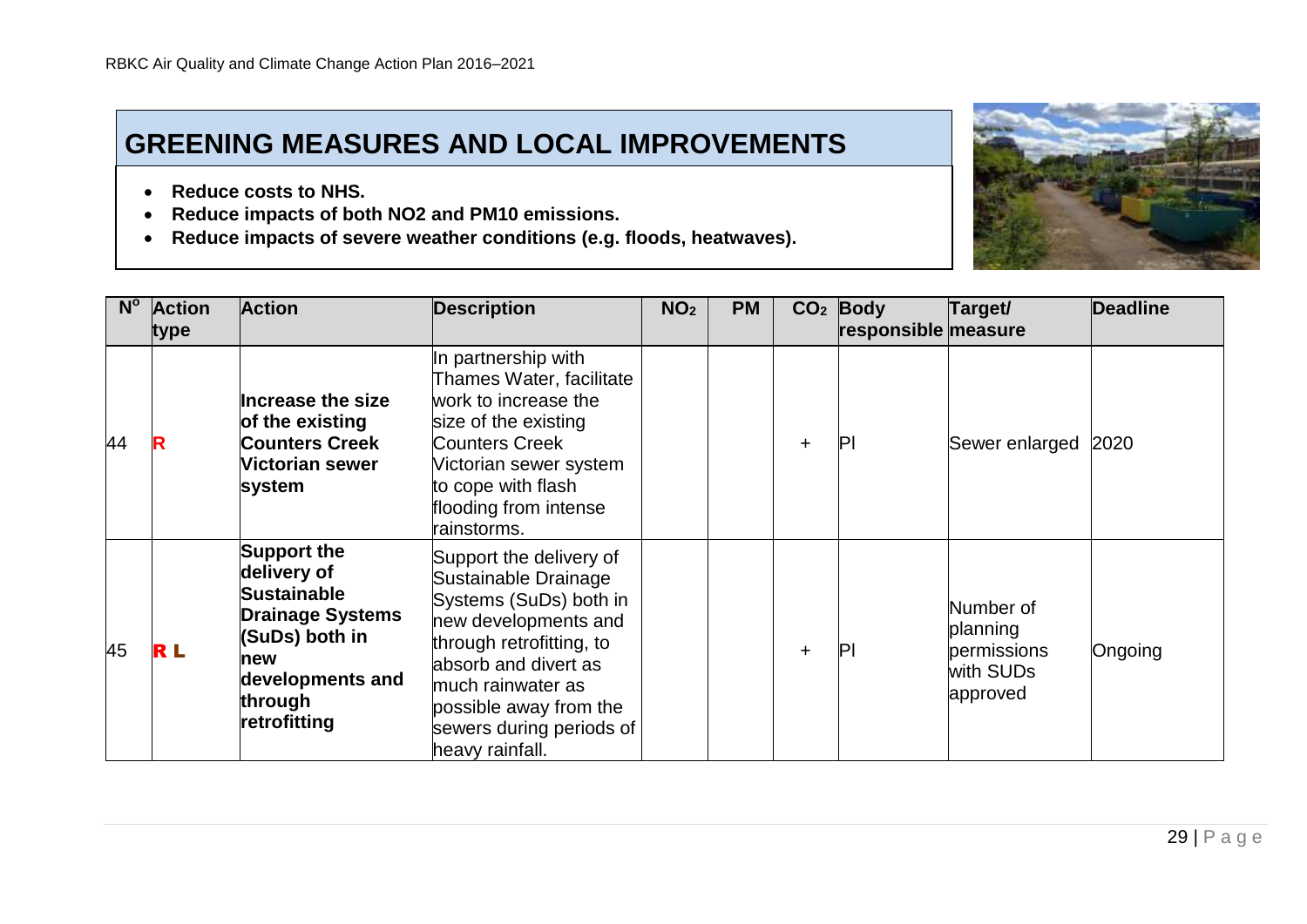| $N^{\circ}$ | <b>Action</b><br>type | <b>Action</b>                                                                                                     | <b>Description</b>                                                                                                                                                                                                                                       | NO <sub>2</sub> | <b>PM</b> | CO <sub>2</sub> | <b>Body</b><br>responsible measure | Target/                                                                                  | <b>Deadline</b> |
|-------------|-----------------------|-------------------------------------------------------------------------------------------------------------------|----------------------------------------------------------------------------------------------------------------------------------------------------------------------------------------------------------------------------------------------------------|-----------------|-----------|-----------------|------------------------------------|------------------------------------------------------------------------------------------|-----------------|
| 46          | <b>BR</b>             | <b>Mitigate against</b><br>increases in area of<br>impermeable land by<br>stopping the paving<br>of front gardens | Use the planning control<br>process to reduce the<br>loss of front gardens by<br>resisting paving.                                                                                                                                                       |                 |           | $\ddot{}$       | P                                  | Meet Planning<br>Policy CE2<br>through number<br>of planning<br>applications<br>reviewed | Ongoing         |
| 47          | R                     | <b>Promote the use</b><br>the Council's<br><b>of</b><br><b>SuDs</b><br>for<br>tool<br>small<br>developments       | Continue to promote the<br>use of the Council's<br>SuDs tool for small<br>developments.                                                                                                                                                                  |                 |           | ÷               | $\mathsf{P}$                       | Small<br>developers<br>informed                                                          | Ongoing         |
| 48          |                       | Promote green<br>infrastructure<br>(walls, roofs)<br>and other eco-<br>initiatives in<br>schools                  | Further develop school<br>participation in green<br>infrastructure and eco-<br>initiatives that enhance<br>the curriculum, involve<br>barents and lead to<br>reduction of car use, in<br>collaboration with the<br><b>Healthy School</b><br>Partnership. | $\ddot{}$       | $\ddot{}$ | $\pm$           | EH/Ec                              | Number of<br>schools with<br>green walls or<br>eco-initiatives                           | Annual          |
| 49          | HBR                   | <b>Support the</b><br>development of<br>food-growing<br>gardens in schools                                        | Work with schools to<br>encourage and support<br>them in the delivery of<br>food-growing gardens.                                                                                                                                                        |                 |           | ÷               | <b>RBEP</b>                        | Five school<br>food-growing<br>gardens<br>installed                                      | Each year       |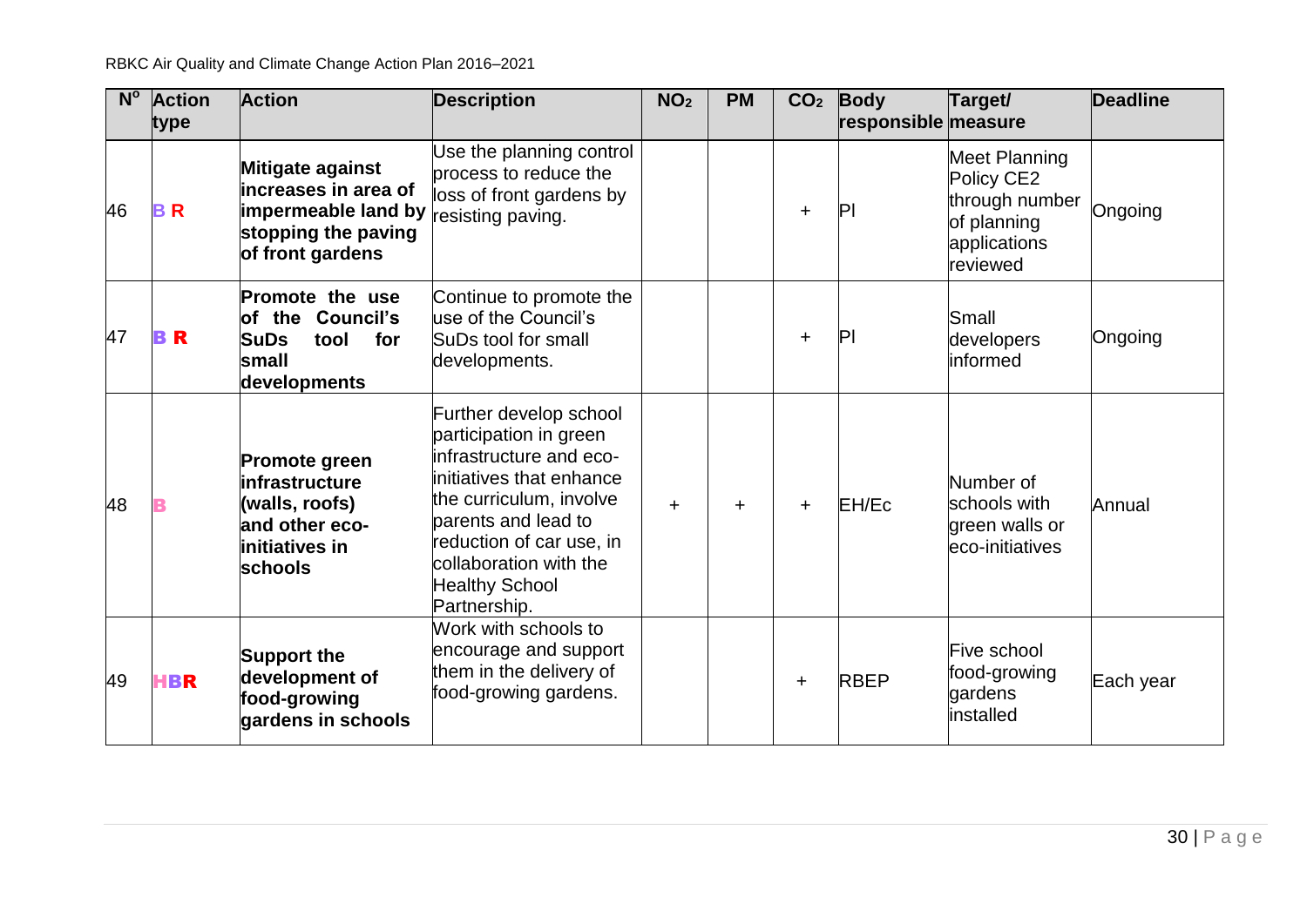| $N^{\circ}$ | <b>Action</b><br>type | <b>Action</b>                                                                                                                                 | <b>Description</b>                                                                                                                                                                                                                           | NO <sub>2</sub> | <b>PM</b> | CO <sub>2</sub> | <b>Body</b><br>responsible measure | Target/                                                            | <b>Deadline</b> |
|-------------|-----------------------|-----------------------------------------------------------------------------------------------------------------------------------------------|----------------------------------------------------------------------------------------------------------------------------------------------------------------------------------------------------------------------------------------------|-----------------|-----------|-----------------|------------------------------------|--------------------------------------------------------------------|-----------------|
| 50          | 1BR                   | <b>Support the</b><br>development of<br>community food<br>waste composting<br>initiatives                                                     | Encourage and<br>support the<br>development of<br>small-scale<br>community food<br>waste composting<br>initiatives involving<br>local residents.                                                                                             |                 |           | ÷               | <b>RBEP</b>                        | Two new<br>resident-led<br>food waste<br>composting<br>initiatives | Each year       |
| 51          |                       | <b>Review planning</b><br>applications to<br>ensure that<br>biodiversity is<br>improved, not<br>damaged, by new<br>build and<br>refurbishment | Check/review planning<br>applications to ensure<br>that development<br>impacts on the<br>borough's ecology are<br>minimised, and to<br>maximise biodiversity<br>gains from development<br>by creating new<br>habitat through<br>green roofs. | $\ddot{}$       | $\ddot{}$ | $\ddot{}$       | Ec                                 | 100% of major<br>planning<br>applications<br>reviewed              | Ongoing         |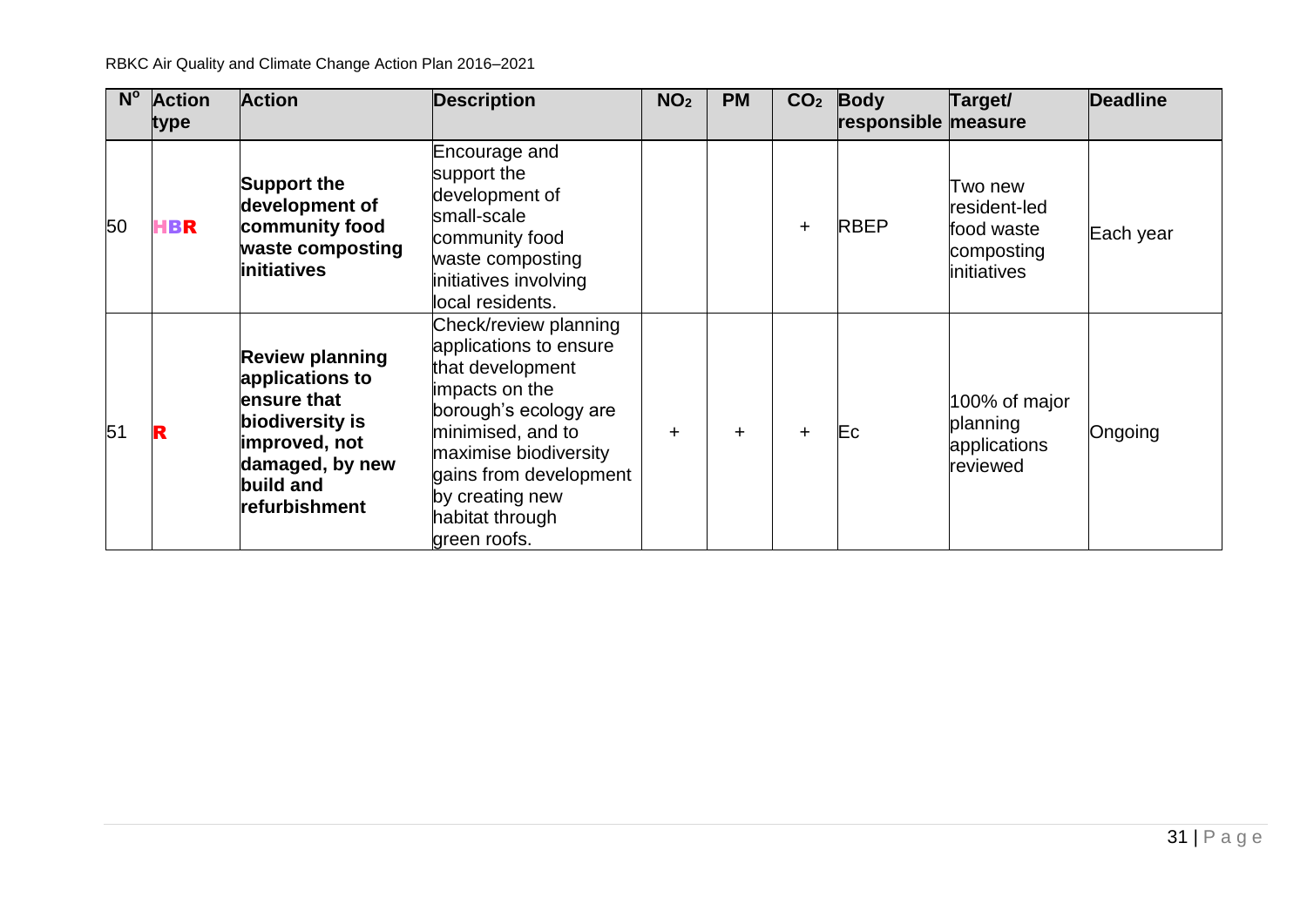### **LOBBYING AND PARTNERSHIP**

**National and regional policies and initiatives have significant impact at a local level.**



<span id="page-32-0"></span>

| $N^{\circ}$ | <b>Action</b><br>type | <b>Action</b>                                                                                                                 | <b>Description</b>                                                                                                                                                             | NO <sub>2</sub> | <b>PM</b> | CO <sub>2</sub> | <b>Body</b><br>responsible measure | Target/                                                                              | <b>Deadline</b> |
|-------------|-----------------------|-------------------------------------------------------------------------------------------------------------------------------|--------------------------------------------------------------------------------------------------------------------------------------------------------------------------------|-----------------|-----------|-----------------|------------------------------------|--------------------------------------------------------------------------------------|-----------------|
| 52          | <b>BP</b>             | <b>Require</b><br>developers to<br>contribute to<br>local air quality<br><i>improvements</i>                                  | Increase air quality<br>action fund<br>contributions to directly<br>provide a resource for<br>air quality specialists<br>and to achieve actual<br>air quality<br>improvements. |                 |           |                 | EH/PI                              | Pursued as part<br>of S106<br>agreements on<br>all major<br>planning<br>applications | Ongoing         |
| 53          | ВC                    | Lobby the<br><b>Government to</b><br>continue providing<br>incentives for solar<br><b>installations</b>                       | <b>Feed in Tariff</b><br>replacement to<br>encourage solar<br>uptake and to support<br>community owned<br>energy projects.                                                     |                 |           | $\ddot{}$       | СC                                 | Government<br>lobbied                                                                | Ongoing         |
| 54          |                       | Lobby TfL and the<br><b>Mayor of London to</b><br>raise taxi drivers'<br>awareness of<br>techniques to<br>reduce<br>emissions | Lobby TfL/Mayor of<br>London to establish<br>eco-driving training as<br>a requirement for all<br>taxi and private cab<br>drivers.                                              | $\ddot{}$       | $\ddot{}$ | $\pm$           | EH/Tr                              | $5,000$ drivers<br>trained                                                           | $Dec-20$        |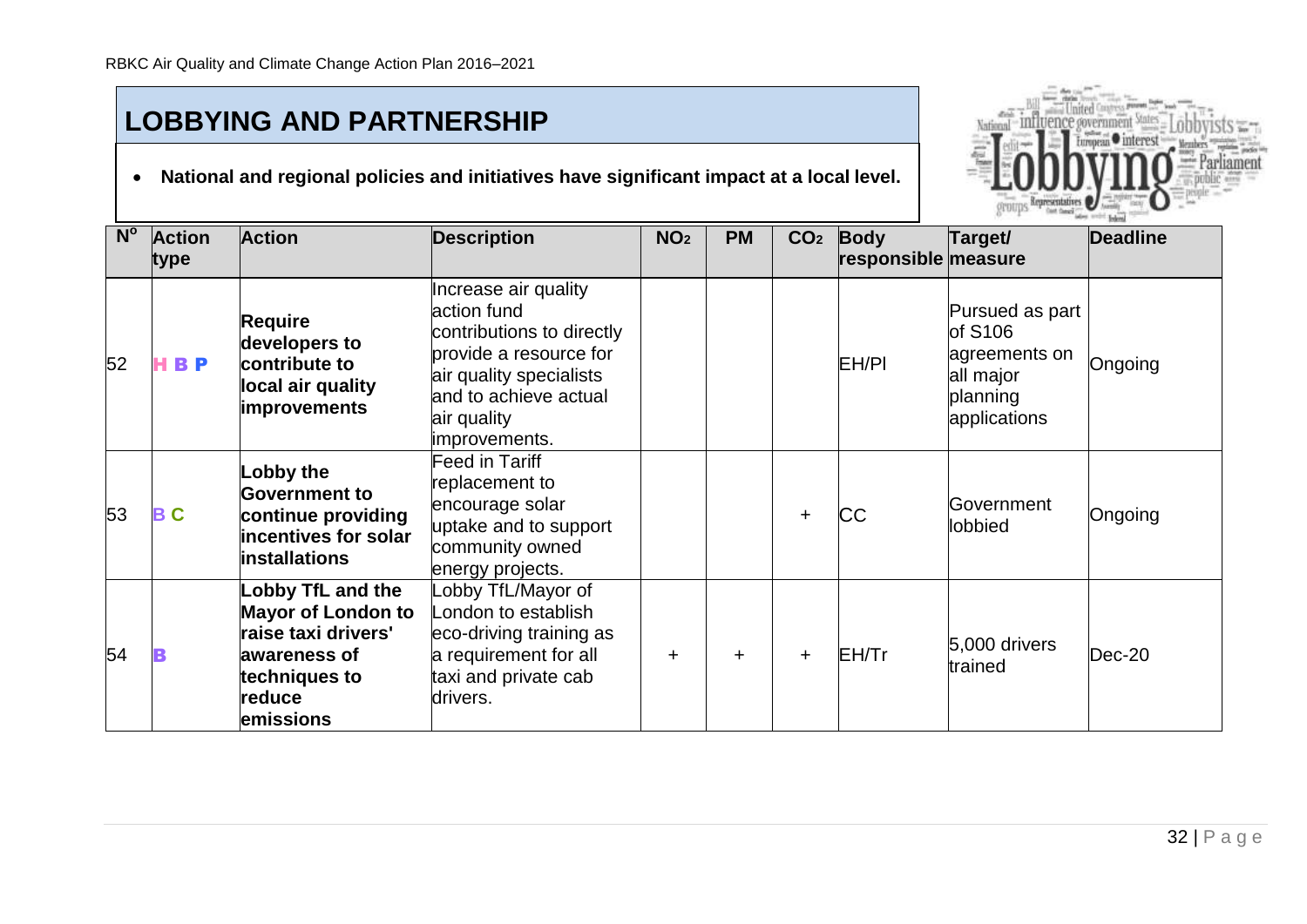| N <sup>o</sup> | <b>Action</b><br>type | <b>Action</b>                                                                                                                                       | <b>Description</b>                                                                                                                                                                                                                           | NO <sub>2</sub> | <b>PM</b> | CO <sub>2</sub> | <b>Body</b><br>responsible measure | Target/                                                   | <b>Deadline</b> |
|----------------|-----------------------|-----------------------------------------------------------------------------------------------------------------------------------------------------|----------------------------------------------------------------------------------------------------------------------------------------------------------------------------------------------------------------------------------------------|-----------------|-----------|-----------------|------------------------------------|-----------------------------------------------------------|-----------------|
| 55             | ВC                    | Lobby the<br><b>Government for</b><br>higher environmental buildings and major<br>building standards                                                | Continue lobbying the<br>Government so that<br>local authorities are<br>allowed to set<br>lenvironmental<br>standards for new<br>refurbishments that are<br>higher than the current<br>building regulations<br>(Housing Standard<br>Review). | $\pm$           | $\ddot{}$ | $\pm$           | CC/PI                              | Government<br>lobbied                                     | Ongoing         |
| 56             |                       | <b>Ensure that</b><br>responses to formal<br>consultations focus<br>on reducing or<br>eliminating<br>emissions                                      | <b>Assert the Council's</b><br>aspirations for<br>improving air quality<br>and tackling climate<br>change in all<br>responses to<br>Government and<br>regional consultations.                                                                | $\pm$           | $\ddot{}$ | $\pm$           | EH/CC                              | All consultations<br>assert Council's Ongoing<br>position |                 |
| 57             |                       | Lobby tyre, brake<br>and clutch<br>manufacturers to use and development to<br>materials which<br>reduce small<br>particles released<br>through wear | Instigate and support<br>collaborative research<br>improve tyre, brake<br>and clutch technology<br>with materials that<br>release substantially<br>fewer particulates.                                                                       | ÷               | ÷         | $\pm$           | EH                                 | <b>Manufacturers</b><br>lobbied                           | Ongoing         |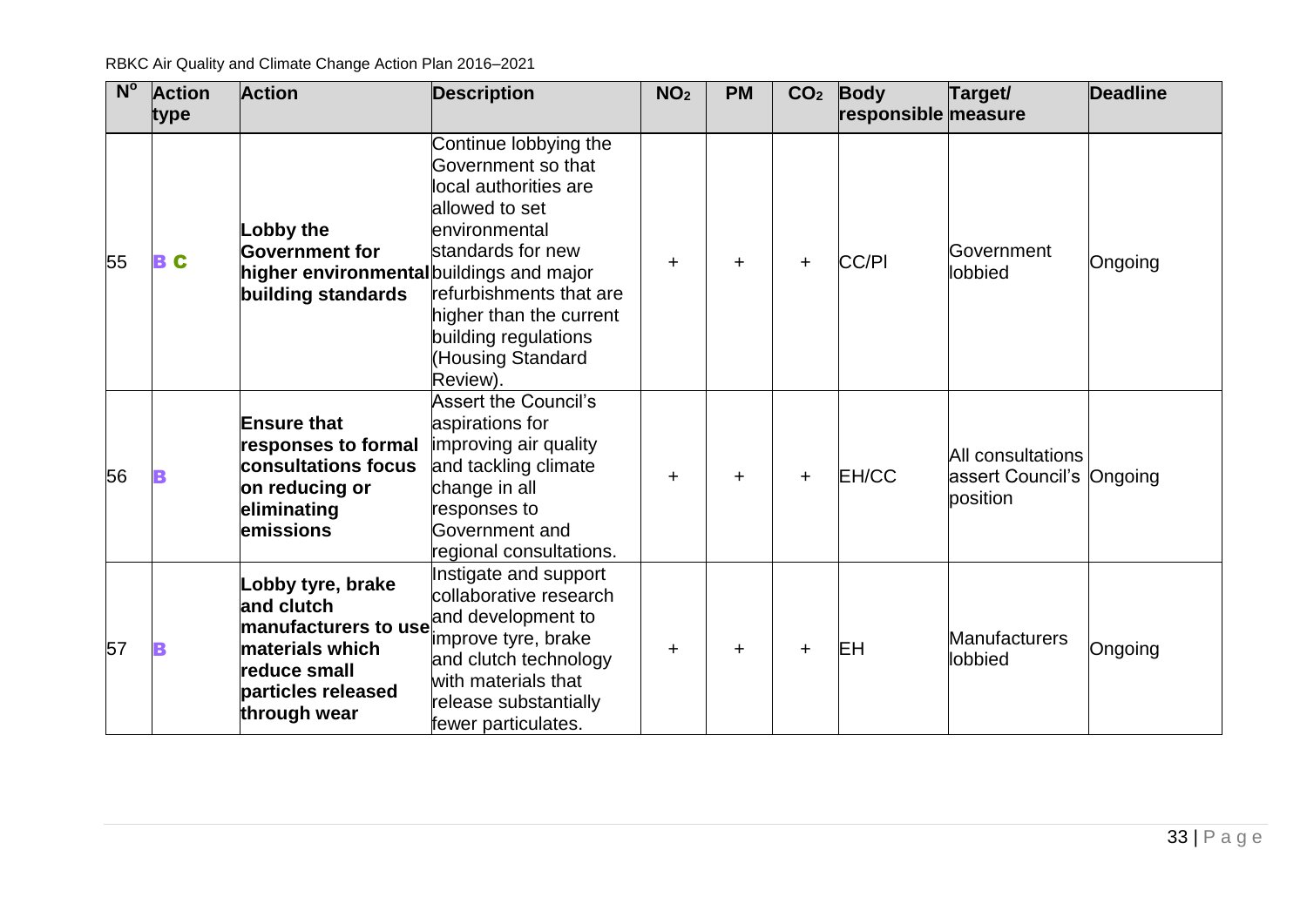## 7. **List of Technical Appendices**

The technical appendices are grouped in a separate document also accessible on the Air Quality and Climate Change Action Plan web page. Below is the list of appendices:

- I. Benefits of Aligning Climate Change and Air Quality Plans
- II. Air Quality Legislative Background and Climate Change Commitments
- III. Climate Change and Air Quality Commitments
- IV. Local CO<sup>2</sup> Emissions and Air Quality Monitoring Results
- V. Health Impacts of Air Pollution and Climate Change
- VI. Emission Sources
	- A. Homes and Buildings: Energy Efficiency
	- B. Homes and Buildings: Clean Air Act and Smoke Control Areas
	- C. Transport: Diesel Engine Cars and Their Exhaust Emissions
	- D. Construction Sites: Control of Emissions and Dust Nuisance
	- E. Industrial Emissions
- VII. Achievements of Previous Climate Change Strategy and Air Quality Action Plans
- VIII. Glossary